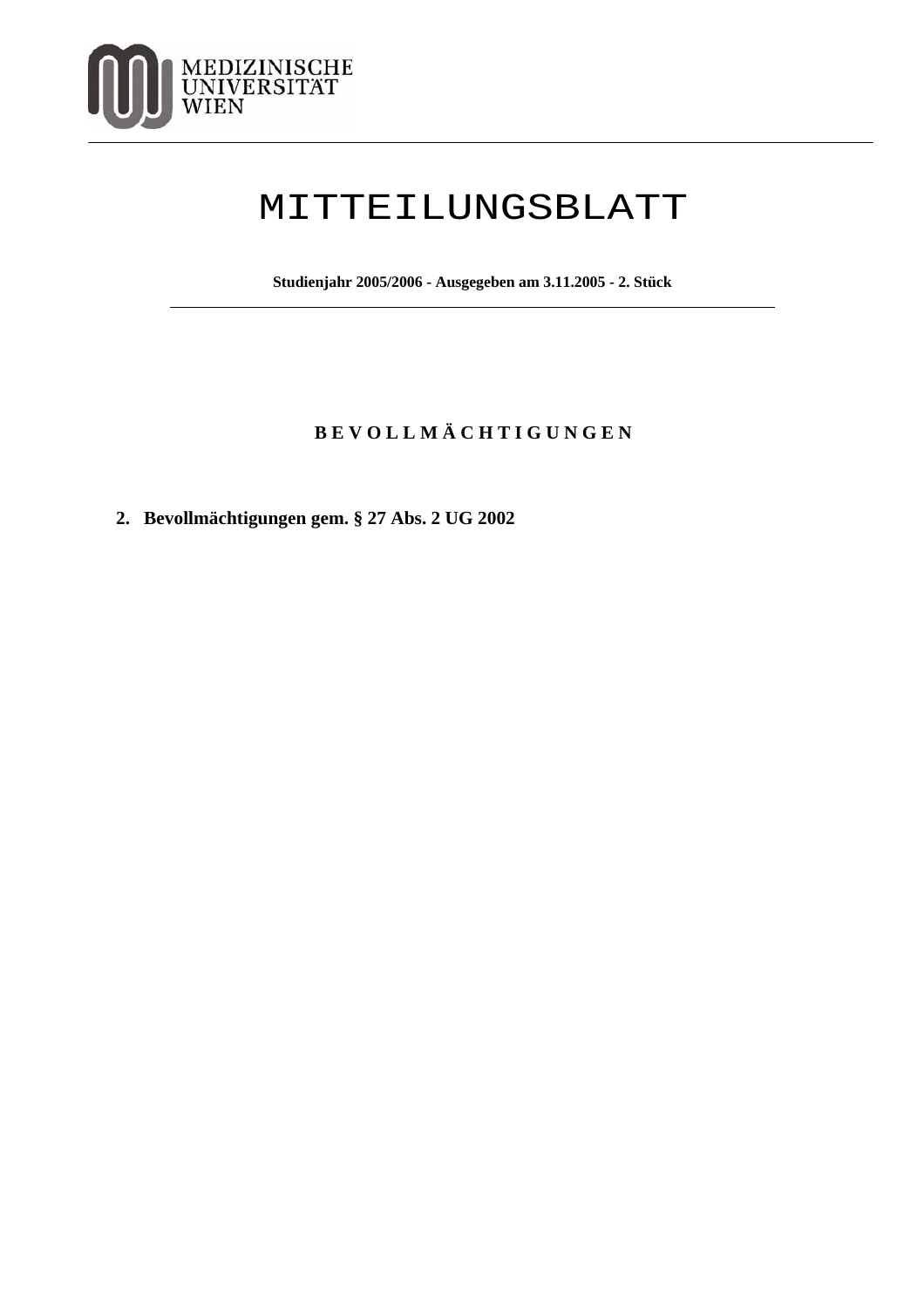## **2. Bevollmächtigungen gemäß § 27 Abs. 2 UG 2002**

Gemäß § 27 Abs. 2 UG 2002 werden folgende Bevollmächtigungen erteilt:

| Auftrag    | Vollständiger Titel des Projektes                                                                                                                                                                                                                                                                      | Projektleiter                                   | Organisationseinheit                                                |
|------------|--------------------------------------------------------------------------------------------------------------------------------------------------------------------------------------------------------------------------------------------------------------------------------------------------------|-------------------------------------------------|---------------------------------------------------------------------|
| FA738A0501 | A Prospective, Randomized, Double-blind, Placebo<br>Controlled, Dose Ranging, Mullit-Center Study of the<br>Safety and Efficacy of GR270773 in the Treatment of<br>Suspected or Confirmed Gram-negative Severe Sepsis<br>in Adults                                                                     | Ao. Univ.-Prof. Dr. Spiß Christian              | Universitätsklinik für Anästhesie und<br>Allgemeine Intensivmedizin |
| FA738B0202 | Investigation of mechanisms of secondary hyperalgesia<br>in an UV-B induced inflammatory skin pain model in<br>healthy volunteers                                                                                                                                                                      | Ao.Univ.-.Prof. Dr. Gustorff<br><b>Burkhard</b> | Universitätsklinik für Anästhesie und<br>Allgemeine Intensivmedizin |
| FA738B0203 | Investigation of peripheral endogenous opioid release in<br>the UV-burn model of inflammatory hyperalgesia in<br>healthy volunteers                                                                                                                                                                    | Ao. Univ.-Prof. Dr. Gustorff<br><b>Burkhard</b> | Universitätsklinik für Anästhesie und<br>Allgemeine Intensivmedizin |
| FA746A0106 | Autofocus-assissted digital retroillumination<br>photography for enhanced reproducbility of PCO image<br>acquisition                                                                                                                                                                                   | Ao. Univ.-Prof. Dr. Findl Oliver                | Universitätsklinik für Augenheilkunde<br>und Optometrie             |
| FA746A0107 | Pseudophakic Accommodation                                                                                                                                                                                                                                                                             | Ao. Univ.-Prof. Dr. Findl Oliver                | Universitätsklinik für Augenheilkunde<br>und Optometrie             |
| FA746A0108 | Corneal endothelial protection with a viscoelastic agent<br>during phacoemulsification                                                                                                                                                                                                                 | Ao. Univ.-Prof. Dr. Findl Oliver                | Universitätsklinik für Augenheilkunde<br>und Optometrie             |
| FA746A0109 | Effect of topical prednisolone and diclofenac on the<br>morphology of Posterior Capsule Opacification                                                                                                                                                                                                  | Ao. Univ.-Prof. Dr. Findl Oliver                | Universitätsklinik für Augenheilkunde<br>und Optometrie             |
| FA746A0203 | Open-label, Multicenter Phase II Study Assessing in<br>Safety of Lucentis (ranibizumab) Administered in<br>Conjunction with Photodynamic Therapy with Visudyne<br>in Patients with Occult or Predominantly Classic<br>Subfoveal Choroidal Neovascularization Secondary to<br>Age-<br>Proj.Nr.: C-02-60 | Univ.-Prof. Dr. Schmidt-Erfurth<br>Ursula       | Universitätsklinik für Augenheilkunde<br>und Optometrie             |
| FA746A0401 | A Study of the Glaukos TM Trabecular Bypass Micro<br>Stent in Newly Diagnosed Open-Angle Glaucoma<br><b>Subjects</b><br>Proj.-Nr.: GCF-006                                                                                                                                                             | Ao. Univ.-Prof. Dr. Vass Clemens                | Universitätsklinik für Augenheilkunde<br>und Optometrie             |
| FA751C0101 | AGO-Phase II Studie einer Chemotherpie mit Irinotecan<br>und Docetaxel beim latinrefraktären und<br>platinresistenten epithelialen Karzinom des Ovars, der<br>Tube und des Peritoneums                                                                                                                 | Ao. Univ.-Prof. Dr. Reinthaller<br>Alexander    | Universitätsklinik für Frauenheilkunde                              |
| FA751C0102 | Randomized open-label study of darbepoetin alpha<br>administered every three weeks with or without<br>parentaeral iron in anemic subjects with nonmyeloid<br>malignancies recieving chemotherapy                                                                                                       | Ao. Univ.-Prof. Dr. Reinthaller<br>Alexander    | Universitätsklinik für Frauenheilkunde                              |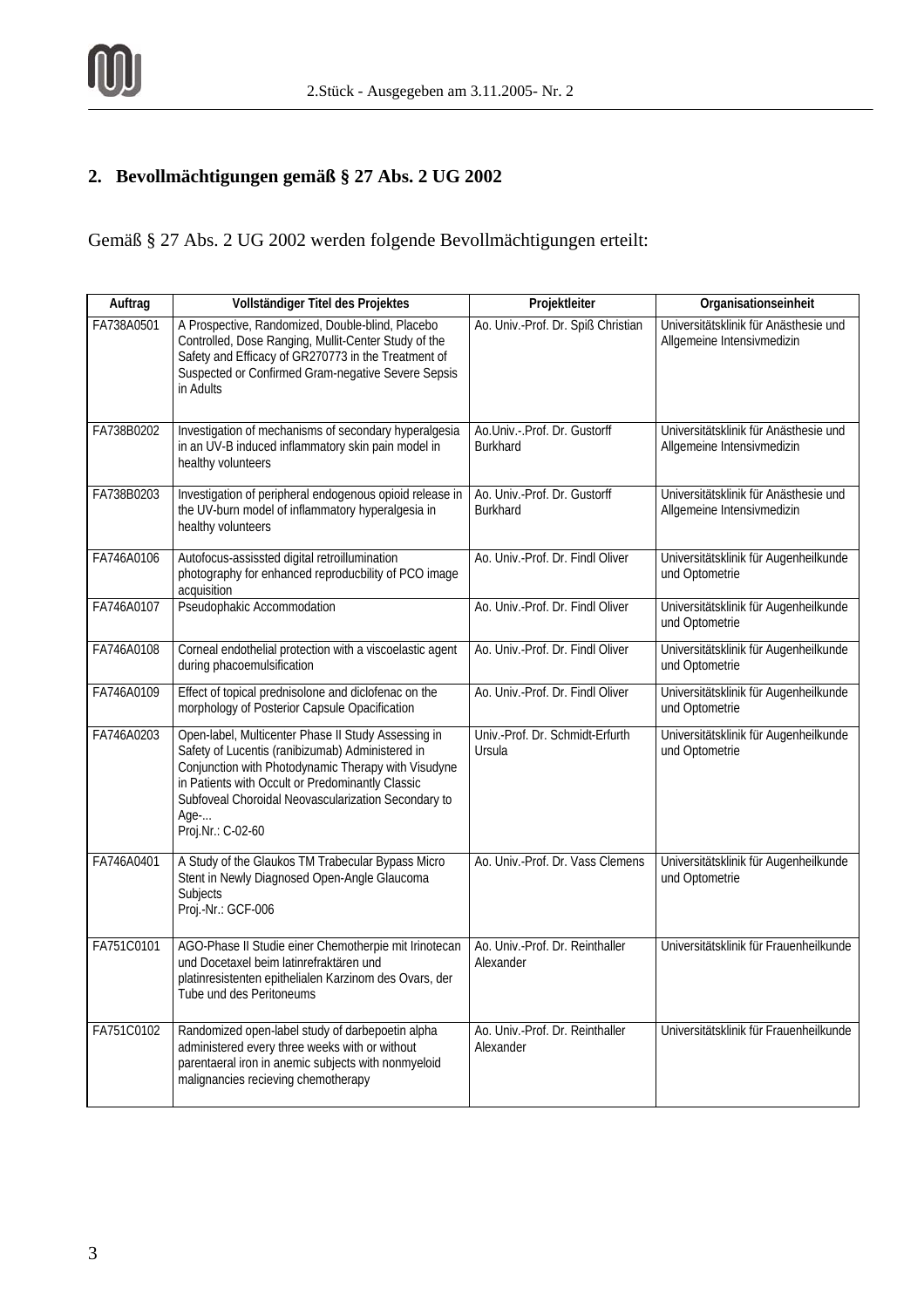

| FA751D0102 | Multi-center, open, randomized, parallel group<br>comparison of cy cle control for seven cycles and<br>endometrial safety in a subgroup for thirteen cycles of<br>contraceptive patch SH P00331F (0.9mg<br>ethinvlestradiol/1.9mg gestodene) v s a contraceptive<br>comparator<br>Proj.Nr.: 307969  | Univ.-Prof. DDr. Huber Johannes         | Universitätsklinik für Frauenheilkunde |
|------------|-----------------------------------------------------------------------------------------------------------------------------------------------------------------------------------------------------------------------------------------------------------------------------------------------------|-----------------------------------------|----------------------------------------|
| FA751F0105 | Randomisierte, aktiv-kontrollierte Studie von AMG 162<br>bei Frauen mit durch Brustkrebs verursachten<br>Knochenmetastasen die zuvor noch keine Therapie mit<br>Bisphosphonaten erhalten haben                                                                                                      | Univ.-Prof. Dr. Kubista Ernst           | Universitätsklinik für Frauenheilkunde |
| FA751F0106 | ABCSG-Studie Protokoll-Nr. BIG 05-02, An international<br>multicentre study of tamoxifen vs anastrzole in<br>postmenopausal woman with ductal Carcinoma in situ<br>(DCIS)                                                                                                                           | Univ.-Prof. Dr. Kubista Ernst           | Universitätsklinik für Frauenheilkunde |
| FA751F0107 | S.A.L.S.A. (Sekundär Adjuvante Langzeit-Studie mit<br>Arimidex)                                                                                                                                                                                                                                     | Univ.-Prof. Dr. Kubista Ernst           | Universitätsklinik für Frauenheilkunde |
| FA751F0202 | "Chemosense" Projektanbahnung EU-Projekt                                                                                                                                                                                                                                                            | Ao. Univ.-Prof. Dr. Singer<br>Christian | Universitätsklinik für Frauenheilkunde |
| FA751F0301 | Proteogenomics of Breast and Ovarian Cancers -<br><b>GENAU</b>                                                                                                                                                                                                                                      | Ao. Univ.-Prof. Dr. Wagner Teresa       | Universitätsklinik für Frauenheilkunde |
| FA761A0101 | A randomized, double-blind, placebo-controlled, parallel<br>group design study to evaluate the efficacy and safety<br>of teriflunomide (HMR1726D) in reducing the frequenca<br>of relapses and delaying the accumulation of physical<br>disability in subjecs with multiple scierosis with relapses | Univ.-Prof. Dr. Auff Eduard             | Universitätsklinik für Neurologie      |
| FA761A0102 | Etablierung der Methodik zur Bestimmung von<br>Antikörpern gegen Interferon-beta an der<br>Universitätsklinik für Neurologie Wien                                                                                                                                                                   | Univ.-Prof. Dr. Auff Eduard             | Universitätsklinik für Neurologie      |
| FA771B0103 | Wissenschaftliche Zusammenarbeit auf dem Gebiet der<br>digitalen Radiografie                                                                                                                                                                                                                        | Univ.-Prof. Dr. Herold Christian        | Universitätsklinik für Radiodiagnostik |
| FA771B0104 | PM 0259 CA301 J1 - Radiologist Agreement (5 Pat. mit<br>je 4 Visiten)                                                                                                                                                                                                                               | Univ.-Prof. Dr. Herold Christian        | Universitätsklinik für Radiodiagnostik |
| FA771B0105 | Abdominal Computed tomography: Iomeron 400 vs<br>Visipaque 320 enhancement (activ) Prot.no IOM-114<br>EudraCT number 2004-00711-26 (12 Pat.)                                                                                                                                                        | Univ.-Prof. Dr. Herold Christian        | Universitätsklinik für Radiodiagnostik |
| FA771B0106 | A 2x2 Factorial Randomized Phase III Study of<br>Intermittent Oral Capecitabine in Combination with<br>Intravenous Oxaliplatin (Q3W) ("Xelox") with/without<br>Intravenous Bevacizumab (Q3W) versus Bolus and<br>Continous InfusionFluorouracil/Intravenous Leicovorin<br>Proj.Nr.: NO16966         | Univ.-Prof. Dr. Herold Christian        | Universitätsklinik für Radiodiagnostik |
| FA771C0101 | Erprobung neuer Software- und Hardware-Upgrades für<br>LOGIQ9 Imagine II Ultraschallgerät (Sonographie der<br>Brust)                                                                                                                                                                                | Ao. Univ.-Prof. Dr. Helbich<br>Thomas   | Universitätsklinik für Radiodiagnostik |
| FA771D0104 | Stent versus PTA bei Stenosen und /oder Verschlüssen<br>der Unterschenkelarterien "Infrapopliteal Randomized<br>Study"                                                                                                                                                                              | Univ.-Prof. Dr. Lammer Johannes         | Universitätsklinik für Radiodiagnostik |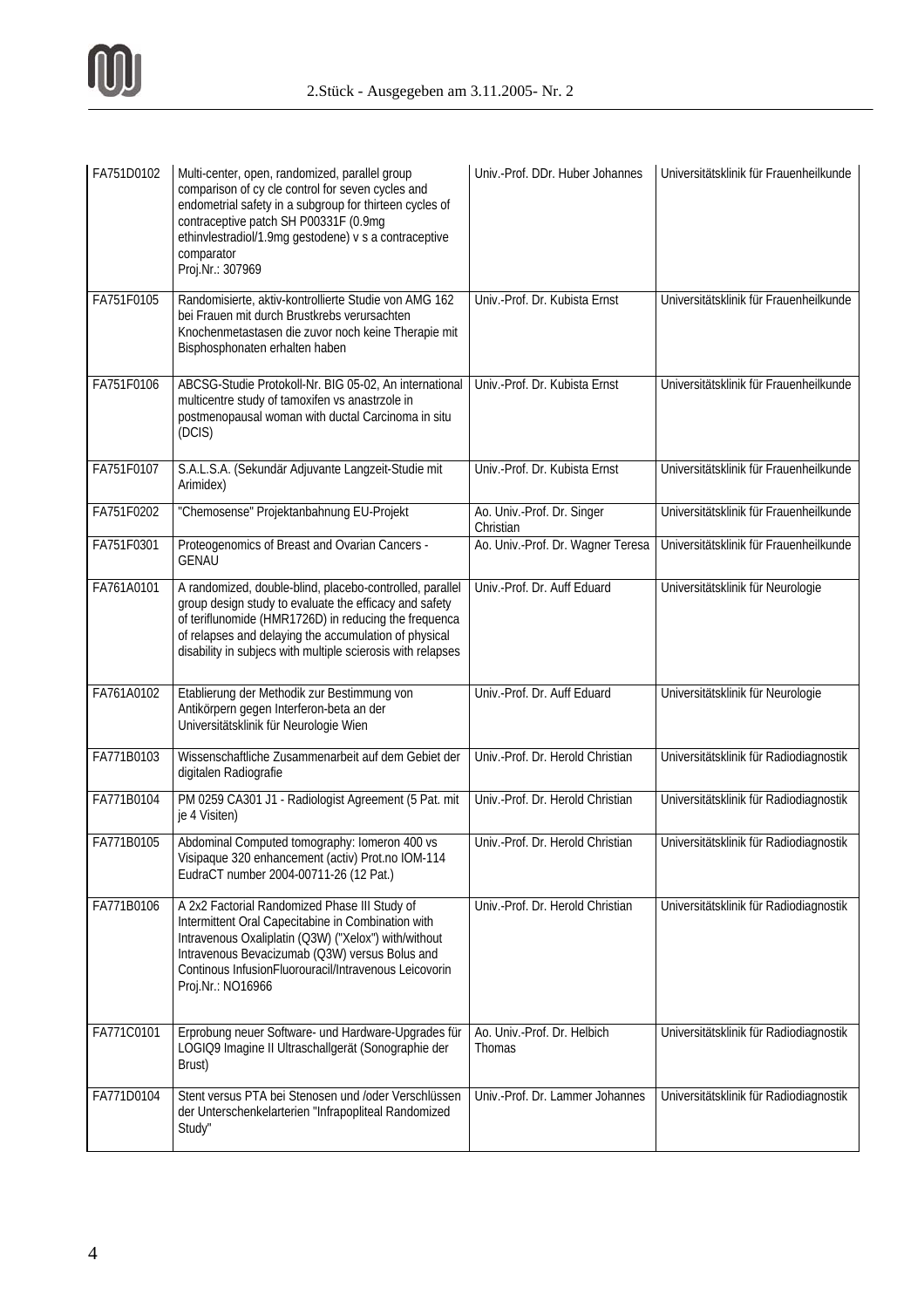

| FA781B0202 | Retrospektive Erfassung der Ergebnisse eines<br>standardisierten diagnostischen und therapeutischen<br>Vorgehens bei der Fragestellung nach einem ADHS<br>(Aufmerksamkeitsdefizit- und Hyperaktivitätsstörungen)                                                                                      | Ao. Univ.-Prof. Dr. Weninger<br>Manfred    | Universitätsklinik für Kinder- und<br>Jugendheilkunde                 |
|------------|-------------------------------------------------------------------------------------------------------------------------------------------------------------------------------------------------------------------------------------------------------------------------------------------------------|--------------------------------------------|-----------------------------------------------------------------------|
| FA781B0302 | A 22 week, randomized, multicenter, parallel-group,<br>double-blind study to evaluate the safety and efficacy of<br>pimecromlimus cream 1% administered twice daily or<br>once daily vs. Placebo as maintenance therapy for<br>pediatric patients with atopic dermatitis                              | Ao. Univ.-Prof. Dr. Szépfalusi<br>Zsolt    | Universitätsklinik für Kinder- und<br>Jugendheilkunde                 |
| FA781C0101 | "EU-PRESTO - Prevention Study of Obesity"                                                                                                                                                                                                                                                             | Univ.-Prof. Dr. Widhalm Kurt               | Universitätsklinik für Kinder- und<br>Jugendheilkunde                 |
| FA781C0201 | A Phase IV, case-matched, cohort surveillance study in<br>preterm children who receive Synagis prophylaxis in the<br>first year of life versus preterm children without RSV<br>prophylaxis: incidence of RSV hospitalization and<br>assessment of disease severity in the season<br>Proj.Nr.: M02-489 | Ao. Univ.-Prof. Dr. Weninger<br>Manfred    | Universitätsklinik für Kinder- und<br>Jugendheilkunde                 |
| FA792A0101 | European Leukemianet - Strengthen and develop<br>scientific and technological excellence in research and<br>therapy of leukemia (CML, AML, ALL, CLL, MDS,<br>CMPD) by integration of the leading national leukemia<br>networks and their interdisciplinary partner groups in<br>Europe                | Univ- Prof. Dr. Fonatsch Christa           | Klinisches Institut für Medizinische<br>und Chemische Labordiagnostik |
| FA793A0101 | Monitoring und Analyse des Gebrauches illegaler<br>Drogen in Niederösterreich                                                                                                                                                                                                                         | Ao. Univ.-Prof. Dr. Schmid Rainer          | Klinisches Institut für Medizinische<br>und Chemische Labordiagnostik |
| FA793A0102 | Analyse von Drogen in Harnproben zur Monitoring des<br>Gebrauches illegaler Drogen in Niederösterreich                                                                                                                                                                                                | Ao. Univ.-Prof. Dr. Schmid Rainer          | Klinisches Institut für Medizinische<br>und Chemische Labordiagnostik |
| FA793A0201 | FLEX-Cetuximab EMR 62202-46, EXTREME-<br>Cetuximab EMR 62202-002                                                                                                                                                                                                                                      | Ao. Univ.-Prof. Dr. Szekeres<br>Thomas     | Klinisches Institut für Medizinische<br>und Chemische Labordiagnostik |
| FA793A0301 | Routine Calibration Cardiac Reader Evaluation of a<br>New Master Lot of CARDIAC D-Dimer                                                                                                                                                                                                               | Ao. Univ.-Prof. Dr. Quehenberger<br>Peter  | Klinisches Institut für Medizinische<br>und Chemische Labordiagnostik |
| FA793A0302 | Analytische Evaluierung des ACL TOP<br>Gerinnungsanalysesystems                                                                                                                                                                                                                                       | Ao. Univ.-Prof. Dr. Quehenberger<br>Peter  | Klinisches Institut für Medizinische<br>und Chemische Labordiagnostik |
| FA793A0401 | Covance VIF03                                                                                                                                                                                                                                                                                         | Ao. Univ.-Prof. Dr. Hamwi Ahmad            | Klinisches Institut für Medizinische<br>und Chemische Labordiagnostik |
| FA794A0101 | Development of a prophylactic vaccine and diagnostic<br>markers to prevent and diagnose Lyme Borreliosis<br>specific to Europe and North America                                                                                                                                                      | Ao. Univ.-Prof. Dr. Stanek Gerold          | Klinisches Institut für Hygiene                                       |
| FA794C0102 | Überprüfung des Flächendesinfektionsmittels VP<br>355/1R zur bakteriziden und fungiziden Wirksamkeit mit<br>Mechanik auf OP-Fliesen sowohl unter geringer als<br>auch unter hoher Belastung                                                                                                           | Dipl.-Ing. Suchomel Miranda                | Klinisches Institut für Hygiene                                       |
| FA794C0103 | Überprüfung der antibakteriellen Wirksamkeit der<br>antibakteriell beschichteten Melaminharzplatten                                                                                                                                                                                                   | Dipl.-Ing. Suchomel Miranda                | Klinisches Institut für Hygiene                                       |
| FA794C0104 | Überprüfung von Witty-Lavalin 30 zur<br>Flächendesinfektion und zur desinfizierenden<br>Händewaschung                                                                                                                                                                                                 | Dipl.-Ing. Suchomel Miranda                | Klinisches Institut für Hygiene                                       |
| FA794C0105 | Geissler Cosmetics GmbH - Überprüfung des<br>Händedesinfektionsmittels gemäß EN 1500                                                                                                                                                                                                                  | Dipl.-Ing. Suchomel Miranda                | Klinisches Institut für Hygiene                                       |
| FA795A0103 | Diagnostisches Influenza Netzwerk Österreich                                                                                                                                                                                                                                                          | Univ.-Prof. Mag. Dr. Heinz Franz-<br>Xaver | Klinisches Institut für Virologie                                     |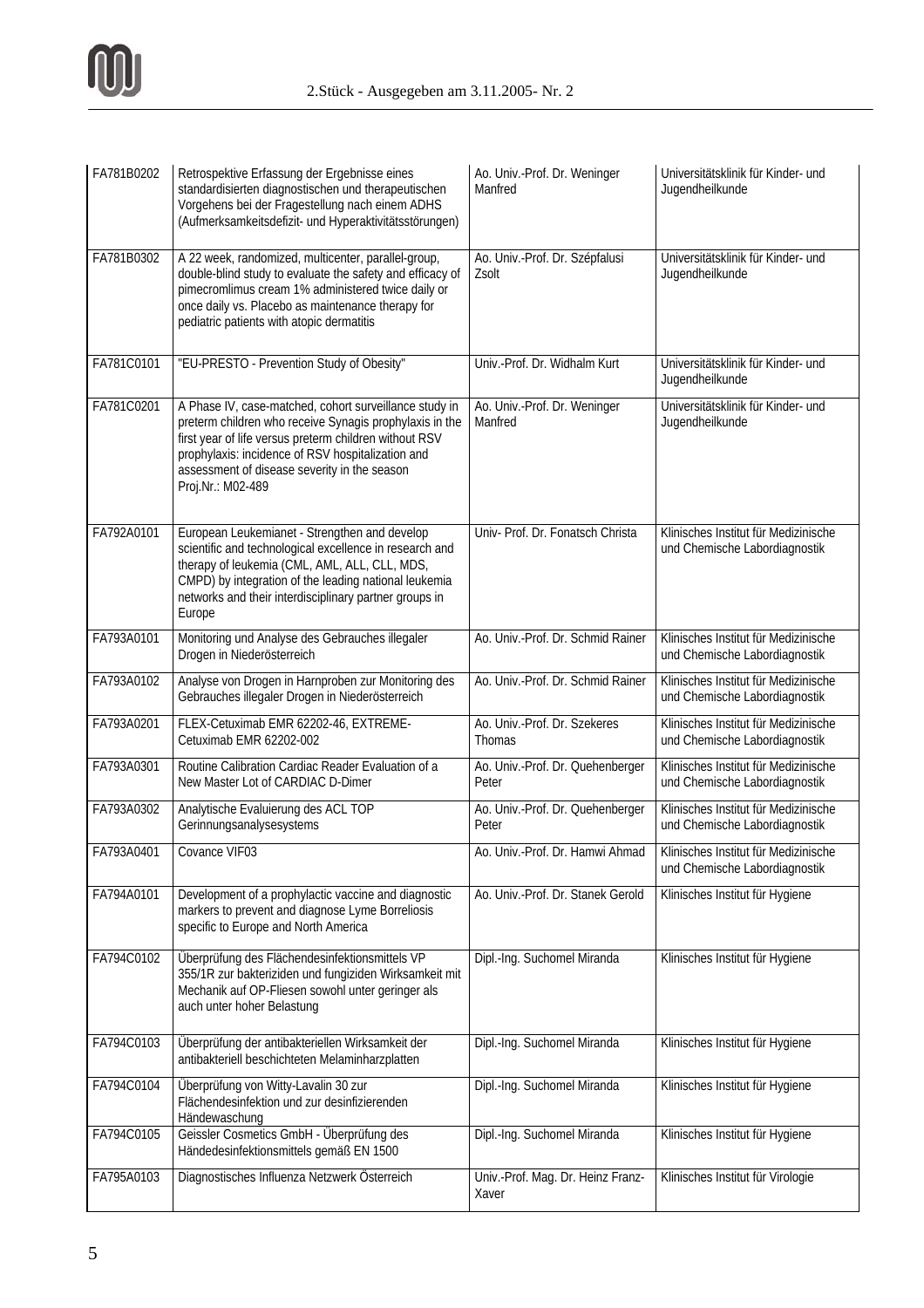| FA795A0201 | Strategy to Control SPREAD of HIV Drug Resistance                                                                                                                                                                                                                                                                                                         | Ao. Univ.-Prof. Dr. Puchhammer-<br>Stöckl Elisabeth | Klinisches Institut für Virologie               |
|------------|-----------------------------------------------------------------------------------------------------------------------------------------------------------------------------------------------------------------------------------------------------------------------------------------------------------------------------------------------------------|-----------------------------------------------------|-------------------------------------------------|
| FA618A0102 | Solid-Phase Bead Arrays zur Bestimmung kinetischer<br>Parameter von Protein-Protein Interaktionen                                                                                                                                                                                                                                                         | Univ. Prof. Dr. Schneider<br>Wolfgang               | Department für Medizinische<br>Biochemie        |
| FA619A0102 | Herstellung eines monoklonalen Antikörpers gegen<br>Duramycin                                                                                                                                                                                                                                                                                             | Ao. Univ.-Prof. Dr. Ogris Egon                      | Department für Medizinische<br><b>Biochemie</b> |
| FA619A0103 | Herstellung eines monoklonalen Antikörpers gegen<br>HACE 1                                                                                                                                                                                                                                                                                                | Ao. Univ.-Prof. Dr. Ogris Egon                      | Department für Medizinische<br>Biochemie        |
| FA619A0104 | Herstellung eines monoklonalen Antikörpers gegen<br>Affiris Transferase Peptid                                                                                                                                                                                                                                                                            | Ao. Univ.-Prof. Dr. Ogris Egon                      | Department für Medizinische<br>Biochemie        |
| FA619A0105 | NMR Tools for Drug design validated on Phosphatases                                                                                                                                                                                                                                                                                                       | Ao. Univ.-Prof. Dr. Ogris Egon                      | Department für Medizinische<br><b>Biochemie</b> |
| FA619A0106 | Lizensierung monoklonaler Antikörper (anti-PTPA und<br>anti-Alpha4)<br>Proj.Nr.: Ogris/UBI/PTPAlpha4                                                                                                                                                                                                                                                      | Ao. Univ.-Prof. Dr. Ogris Egon                      | Department für Medizinische<br>Biochemie        |
| FA648A0101 | Reinigung, Herstellung und Qualitätskontrolle<br>rekombinanter Allergene                                                                                                                                                                                                                                                                                  | Univ.-Doz. Dr. Hoffmann-<br>Sommergruber Karin      | Zentrum für Physiologie und<br>Pathophysiologie |
| FA711B0134 | Phase II study of Herceptin, alone or in cambination<br>with a taxane, as a first-line treatment for patients with<br>metastatic breast cancer, who have relapsed after<br>receiving Herceptin in the adjuvant setting for HER2<br>postive early breast cancer<br>Proj.Nr.: WO17299                                                                       | Univ.-Prof. Dr. Zielinski Christoph                 | Universitätsklinik für Innere Medizin I         |
| FA711B0135 | A randomized, three arm Multinational Phase III Study<br>to investigate Bevacizumab (q3w od q2w) in<br>Combination with either Intermittent Capecitabine plus<br>Oxaliplatin (XELOX) (q3w) or Fluorouracil/Leucovorin<br>with Oxaliplatin (FOLFOX-4) versus FLOFOX-4<br>Regimen Alone as Adjuvant Chemotherapy in Colon<br>Carcinoma<br>Proj.Nr.: BO17920 | Univ.-Prof. Dr. Zielinski Christoph                 | Universitätsklinik für Innere Medizin I         |
| FA711B0136 | A randomized, three arm Multinational Phase III Study<br>to investigate Bevacizumab (q3w od q2w) in<br>Combination with either Intermittent Capecitabine plus<br>Oxaliplatin (XELOX) (q3w) or Fluorouracil/Leucovorin<br>with Oxaliplatin (FOLFOX-4) versus FLOFOX-4<br>Regimen Alone as Adjuvant Chemotherapy in Colon<br>Carcinoma<br>Proj.Nr.: BO17920 | Univ.-Prof. Dr. Zielinski Christoph                 | Universitätsklinik für Innere Medizin I         |
| FA711B0137 | Offene, multizentrische Phase I Studie zur<br>Untersuchung der Verträglichkeit und Sicherheit der<br>intravenösen Infusion einer Kombination des EP-Cam<br>Antikörpers MT201 und Docetaxel bei Patienten mit EP-<br>Cam pos., rezidiviertem oder primör refraktärem<br>fortgeschrittenem Brustkrebs.                                                      | Univ.-Prof. Dr. Zielinski Christoph                 | Universitätsklinik für Innere Medizin I         |
| FA711B0138 | EXTREME: Cetuximab (Erbitux®) in combination with<br>cislatin or carboplatin and 5-flouroiracil in the first line<br>treatment of subjects with recurrent and/or metastatic<br>squamous cell carcinoma of the head and neck<br>Proj.Nr.: EMR 62202-002                                                                                                    | Univ.-Prof. Dr. Zielinski Christoph                 | Universitätsklinik für Innere Medizin I         |
| FA711B0139 | Offener, randomisierter Vergleich von FEMARA ® 2,5<br>mg täglich mit oder ohne wöchentliche Gabe von<br>Herceptin ® bis zur Krankheitsprogredienz als firts-line<br>Behandlung von postmenopausalen Frauen mit<br>fortgeschrittenem Mamakarzinom                                                                                                          | Univ.-Prof. Dr. Zielinski Christoph                 | Universitätsklinik für Innere Medizin I         |
| FA711C0207 | Evaluierung von biologischen Parametern im Rahmen<br>einer Gasteiner Heilstollentherapie bei Morbus<br><b>Bechterew Patienten</b>                                                                                                                                                                                                                         | Univ.-Prof. Dr. Jäger Ulrich                        | Universitätsklinik für Innere Medizin I         |
| FA711C0208 | Randomisierte multizentrische offene Studie über BMS-<br>354825 vs. ImatinibMesylat (Glivec®) 800 mg/Tag bei                                                                                                                                                                                                                                              | Univ.-Prof. Dr. Jäger Ulrich                        | Universitätsklinik für Innere Medizin I         |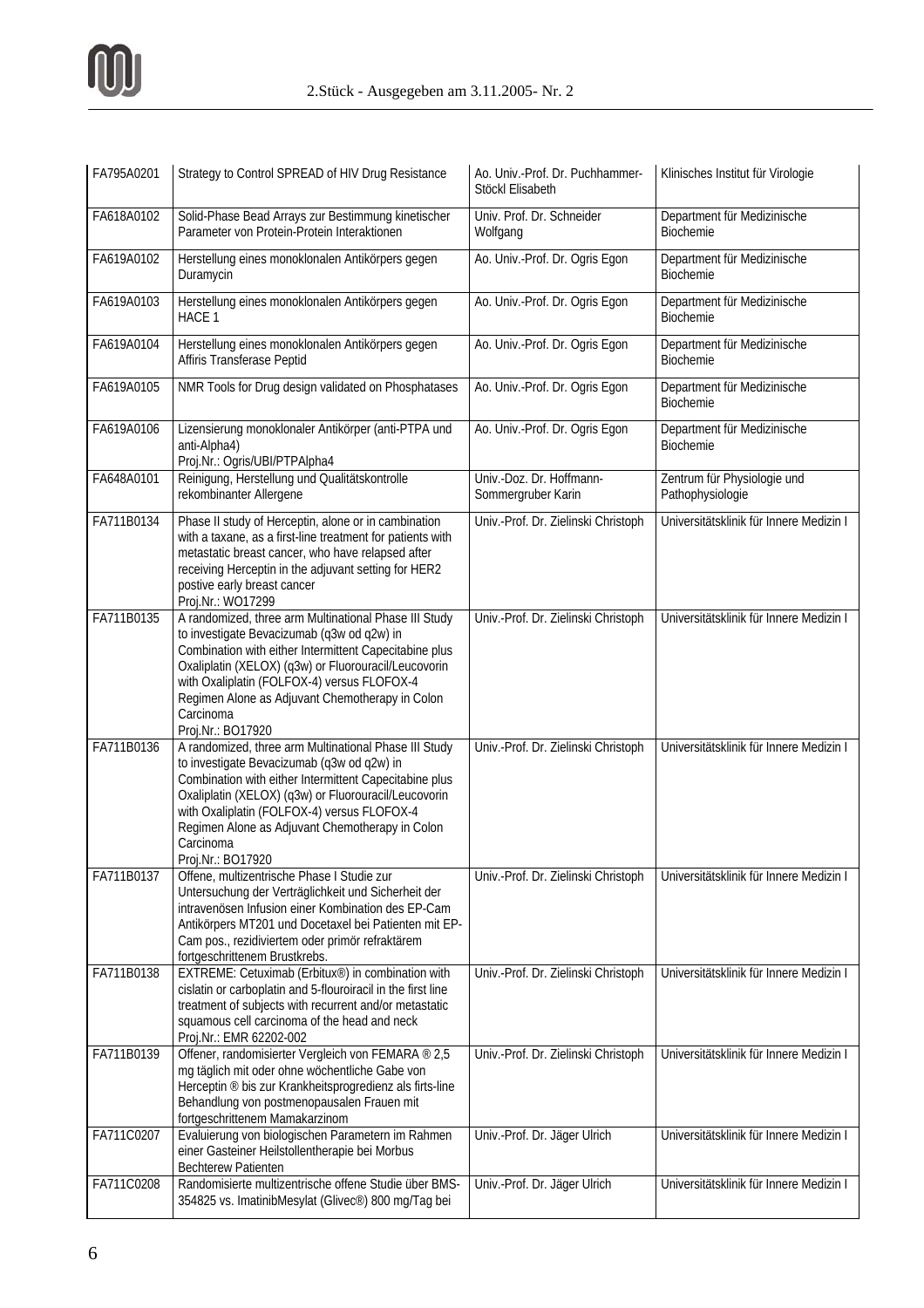|            | Patienten in der chronischen Phase einer Philadelphia-<br>Chromosom-positiven chronisch-myeloischen Leukämie<br>mit einer Resistenz gegen Imatinib bei einer Dosierung<br>von 400-600 mg/Tag.<br>Proj.Nr.: CA180-017                                                                                                       |                                       |                                                                             |
|------------|----------------------------------------------------------------------------------------------------------------------------------------------------------------------------------------------------------------------------------------------------------------------------------------------------------------------------|---------------------------------------|-----------------------------------------------------------------------------|
| FA711C0209 | Phase-II-Studie zur Ermittlung von BMS-354825 bei<br>Patienten in der chronischen Phase einer Philadelphia-<br>Chromosom-positiven chronische-myeloischen<br>Leukämie (CML) mit Resistenz gegenüber einer<br>hochdosierten Therapie mit Imatinib-Mesylat (Glivec®)<br>oder mit Imatinib-Intoleranz.<br>Proj.Nr.: CA180-013 | Univ.-Prof. Dr. Jäger Ulrich          | Universitätsklinik für Innere Medizin I                                     |
| FA711C0210 | Phase-II-Studie zum Einsatz von BMS-354825 bei<br>Patienten im Myeloblastenschub einer chronisch-<br>myeloischen Leukämie mit Theapieresistenz oder<br>Unverträglichkeit gegenüber Imatinib<br>Proj.Nr.: CA180-006                                                                                                         | Univ.-Prof. Dr. Jäger Ulrich          | Universitätsklinik für Innere Medizin I                                     |
| FA711C0211 | Eine Phase-II-Studie zum Einsatz von BMS-354825 bei<br>Patienten im Lymphoblastenschub einer chronisch<br>myeloischen Leukämie oder mit Philadelphia-<br>Chromosom-positiver akuter lymphatischer Leukämie<br>mit Therapieresistenz oder Unverträglichkeit gegenüber<br>Imatinib.<br>Proj.Nr.: CA180-015                   | Univ.-Prof. Dr. Jäger Ulrich          | Universitätsklinik für Innere Medizin I                                     |
| FA711C0212 | Phase-II-Studie zum Einsatz von BMS-354825 bei<br>Patienten in der Akzelerationsphase einer chronisch-<br>myeloischen Leukämie mit Theapieresistenz oder<br>Unverträglichkeit gegenüber Imatinib<br>Proj.Nr.: CA180-005                                                                                                    | Univ.-Prof. Dr. Jäger Ulrich          | Universitätsklinik für Innere Medizin I                                     |
| FA711C0301 | ADVANTE-PASS: A Post-Observational Safety<br>Surveillance of ADVATE rAHF-PFM in Hemophilia A                                                                                                                                                                                                                               | Univ.-Prof. Dr. Pabinger Ingrid       | Universitätsklinik für Innere Medizin I                                     |
| FA711C0302 | ESCHQoL, QLG7-CT-2002-02475 (European Study of<br>Clinical, Health economic and Quality of Life outcomes<br>in Haemophilia treatment                                                                                                                                                                                       | Univ.-Prof. Dr. Pabinger Ingrid       | Universitätsklinik für Innere Medizin I                                     |
| FA716C0203 | The Vienna Prograf and Endothelilal Progenitor Cell<br>Study (Vienna PEP Study)                                                                                                                                                                                                                                            | Univ.-Prof. DDr. Hörl Walter          | Universitätsklinik für Innere Medizin<br>Ш                                  |
| FA716C0204 | Evaluation immunologischer Parameter bei<br>nierentransplantierten Patienten nach<br>Leukozytendepletierender Induktionstherapie<br>(Campath) versus konventioneller Immunsuppression                                                                                                                                      | Univ.-Prof. DDr. Hörl Walter          | Universitätsklinik für Innere Medizin<br>$\parallel \parallel$              |
| FA716D0205 | WA17822 "A randomized, double-blind, paralell group<br>study of the safety and reduction of sings and<br>symptoms during treatment with MRA versus placebo,<br>in combination with methotrextate, in patients with<br>moderate to svere active rheumatoid arthritis."<br>Proj.Nr.: WA 17822                                | Univ.-Prof. Dr. Smolen Josef          | Universitätsklinik für Innere Medizin<br>$\ensuremath{\mathsf{III}}\xspace$ |
| FA719B0114 | PARC, Peginterferon alfa-2a (40 KD) (PEGASYS) and<br>Ribavirin (COPEGUS) combination theraphy in patients<br>with HBeAg-negative chronic HBV infection                                                                                                                                                                     | Univ.-Prof. Dr. Gangl Alfred          | Universitätsklinik für Innere Medizin<br>IV                                 |
| FA722C0103 | Subprojekt: Placebokontrollierte Multicenter Studie zur<br>Beurteilung der Wirksamkeit, Unbedenklichkeit,<br>Pharmakokinetik und Pharmakodynamik nach<br>mehrmaliger Verabreichung von AEB071 in steigender<br>Dosierung bei Patienten mit mittelschwerer und<br>schwerer Psoriasis.                                       | Univ.-Prof. Dr. Stingl Georg          | Universitätsklinik für Dermatologie                                         |
| FA722C0104 | A single center, double-blind, placebo controlled,<br>randomized, ascending oral dose (10, 25, 50, 100, 200<br>and 350 mg) study to assess the safety, tolerability,<br>pharmacokinetics and pharmacodynamics of QA0642 in<br>healthy volunteers either with or without atopic tendency                                    | Univ.-Prof. Dr. Stingl Georg          | Universitätsklinik für Dermatologie                                         |
| FA722D0102 | A multicentre, open label Phase IIIb/IV study of<br>subcutaneously administered efalizumab in the<br>treatment of adult patients with moderate to severe                                                                                                                                                                   | Univ.-Prof. Dr. Hönigsmann<br>Herbert | Universitätsklinik für Dermatologie                                         |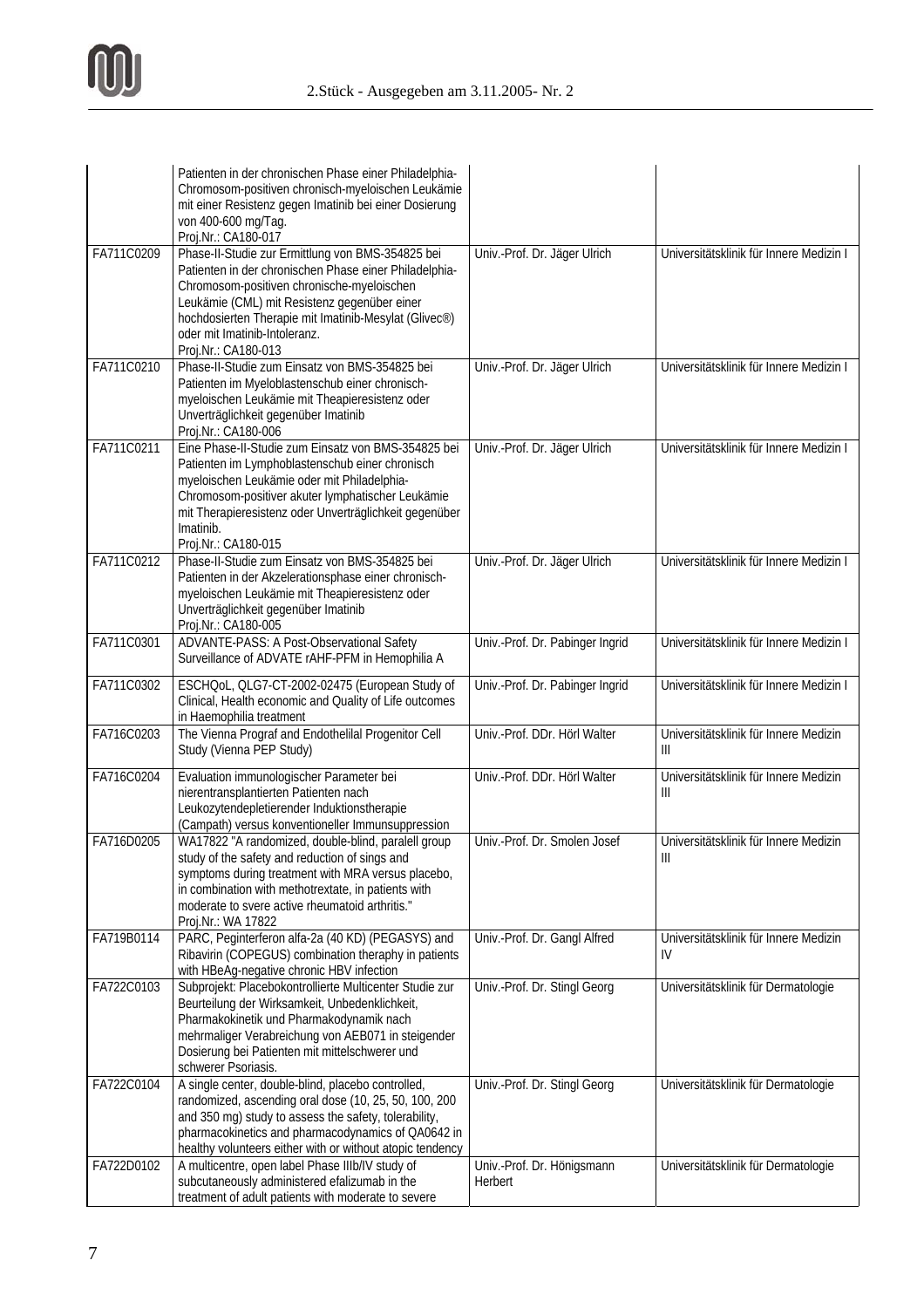|            | chronic plaque psoriasis who have failed to respond to,<br>or who have a contraindication to, or are intolerant of<br>other systemic therapies including ciclosporin,<br>methotrexate and PUVA                                                                                                                                                                                  |                                                 |                                                                     |
|------------|---------------------------------------------------------------------------------------------------------------------------------------------------------------------------------------------------------------------------------------------------------------------------------------------------------------------------------------------------------------------------------|-------------------------------------------------|---------------------------------------------------------------------|
| FA722D0201 | UV- Belastung und UV-induzierte Gesundheitsschäden<br>in der bäuerlichen Bevölkerung Österreichs unter<br>besonderer Berücksichtigung der Betriebsausrichtung<br>zur Erstellung eines Präventivprogramms                                                                                                                                                                        | Dr. Maier Harald                                | Universitätsklinik für Dermatologie                                 |
| FA726A0102 | Arbeitsmedizinische Evaluierung der<br>Gesundheitsgefährdungen an einer repräsentativen<br>Auswahl von Arbeitsplätzen beim Österreichischen<br>Bundesheer; Fortsetzung für Zeitraum Okt. 2004- Juni<br>2005                                                                                                                                                                     | Univ.-Prof. Dr. Fialka-Moser<br>Veronika        | Universitätsklinik für Physikalische<br>Medizin und Rehabilitation  |
| A729A0104  | Safety and tolerability of the japanese encephalitits<br>vaccine IC51 (JE-PIV). Double blind, randomized,<br>placebo controlled phase 3 study<br>Proj.Nr.: IC51-302                                                                                                                                                                                                             | Ao. Univ.-Prof. Dr. Jilma Bernd                 | Universitätsklinik für Klinische<br>Pharmakologie                   |
| FA729A0306 | Investigation of the free, not protein-bound<br>concentrations of the ciclesonide active metabolite RM1<br>in subcutaneous adipose tissue, muscle tissue, and<br>serum after oral inhalation of ciclesonide<br>Proj.Nr.: BY9010/CP-035                                                                                                                                          | Dr. Joukhadar Christian                         | Universitätsklinik für Klinische<br>Pharmakologie                   |
| FA729A0307 | Comparative bioavailability pilot study of a new fentanyl<br>200µg fast melting oral formulation (Alpex) vs. Actiq<br>200µg in healthy male volunteers<br>Proj.Nr.: CRO-04-64                                                                                                                                                                                                   | Dr. Joukhadar Christian                         | Universitätsklinik für Klinische<br>Pharmakologie                   |
| FA731B0201 | Chimeric Vaccines - Development of influenza delns1<br>virus as a vector for foreign antigens                                                                                                                                                                                                                                                                                   | Ao. Univ.-Prof. Dr. Bergmann<br>Michael         | Universitätsklinik für Chirurgie                                    |
| FA738B0204 | Zusatzvertrag Augenuntersuchungen im Rahmen der<br>Studie: Doppelblinde, plazebo-kontrollierte,<br>randomisierte multizentrische Phase-II-Dosistitrations-<br>Pilotstudie zur Untersuchung der Verträglichkeit, zur<br>Bestimmung der Einzelmaximaldosis und zum<br>vorläufigen Nachweis der Wirksamkeit von 80-320 mg<br>Ralfinamid bei Patienten mit neuropatischen Schmerzen | Ao. Univ.-Prof. Dr. Gustorff<br><b>Burkhard</b> | Universitätsklinik für Anästhesie und<br>Allgemeine Intensivmedizin |
| FA742A0101 | Elektronenmikroskopische Aufnahmen von<br>Knochenbiopsien im Rückstreuelektronenmodus                                                                                                                                                                                                                                                                                           | Mag. Dr. Moser Doris                            | Universitätsklinik für Mund-, Kiefer-<br>und Gesichtschirurgie      |
| FA744A0102 | Netzwerksimulation und Social Network Analysis                                                                                                                                                                                                                                                                                                                                  | Ao. Univ.-Prof. DDr. Thurner<br>Stefan          | Universitätsklinik für Hals-, Nasen-<br>und Ohrenkrankheiten        |
| FA751F0108 | Multizentrische, offene Phase II-Studie zur Beurteilung<br>von vier Zyklen Docetaxel (Taxotere) und Anthzrazyklin<br>(Epirubicin gefolgt von vier Zyklen Docetaxel als first-<br>line Therapie bei Patientinnen mit Her2 negativem lokal<br>fortgeschrittenen oder metastasiertem Brustkrebs<br>XRP 6976A/2504                                                                  | Univ.-Prof. Dr. Kubista Ernst                   | Universitätsklinik für Frauenheilkunde                              |
| FA751F0109 | Eine randomizierte, offene, multizentrische Phase II<br>Prüfung zum Vergleich der Effekte auf die Proliferation<br>und die Wirksamkeit und Verträglichkeit von Fulvestrant<br>500 mg mit Fulvestrant 250 mg in der neoadiuvanten<br>Behandlung von postmenopausalen Frauen mit<br>positivem Brustkrebs<br>Proj.-Nr.: D6997C00003 (9238IL/0065)                                  | Univ.-Prof. Dr. Kubista Ernst                   | Universitätsklinik für Frauenheilkunde                              |
| FA751F0110 | A randomizd controlled, Phase 3 Study of Docetaxel<br>Monotherapy or Doxil/Caelyx for the Traetment of<br><b>Advanced Breast Cancer</b><br>Proj.Nr.: Doxil-BCA-3001                                                                                                                                                                                                             | Univ.-Prof. Dr. Kubista Ernst                   | Universitätsklinik für Frauenheilkunde                              |
| FA771B0107 | An Open Label, Randomized, Phase 3 Clincal Trial of<br>ABX-EGF Plus Best Supportive Care Versus Best<br>Supportive Care in Subjects with Metastatic Colorectal<br>Cancer (Prot.Nr.: 20020408-1001)                                                                                                                                                                              | Univ.-Prof. Dr. Herold Christian                | Universitätsklinik für Radiodiagnostik                              |
| FA771B0108 | AstraZenca Studie 1839IL/0533-Iressa bei CRC<br>Proj.Nr.: 1839IL/0533                                                                                                                                                                                                                                                                                                           | Univ.-Prof. Dr. Herold Christian                | Universitätsklinik für Radiodiagnostik                              |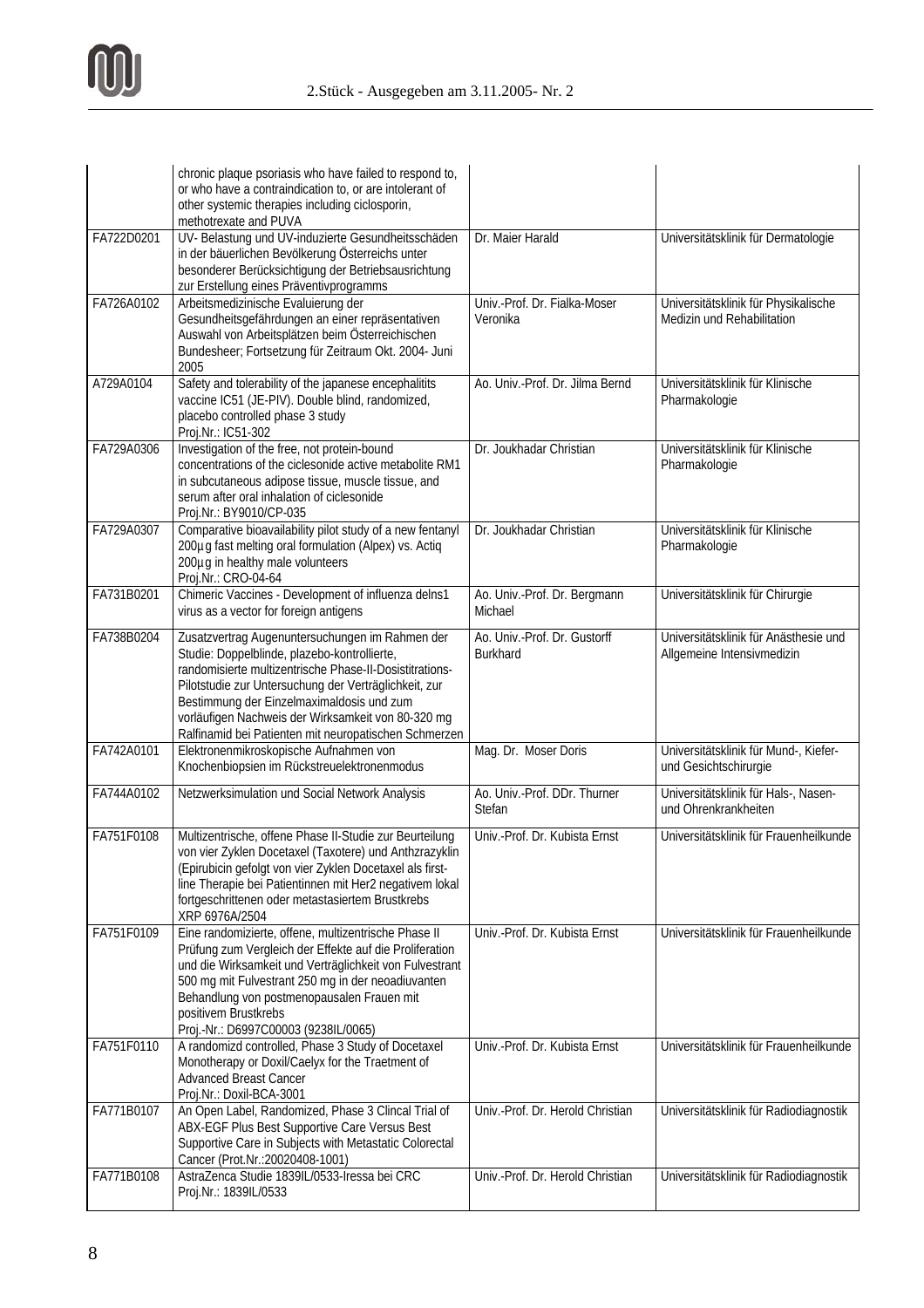| FA771D0105 | BMX200401: Feasibility Study of the Safety and<br>Effecitveness of the Biomerix Vascular Occulusion<br>Device (5Patienten)                                                                                                                                                                                                                                                                                                                                                                                                                                               | Univ.-Prof. Dr. Lammer Johannes            | Universitätsklinik für Radiodiagnostik                                |
|------------|--------------------------------------------------------------------------------------------------------------------------------------------------------------------------------------------------------------------------------------------------------------------------------------------------------------------------------------------------------------------------------------------------------------------------------------------------------------------------------------------------------------------------------------------------------------------------|--------------------------------------------|-----------------------------------------------------------------------|
| FA771D0106 | Verstärkung d. Computertomographie der<br>unt. Extremitäten: Verstärkung durch IOMERON-400 vs,<br>VISIPAQUE-320 - Protokoll Nr. IOM-115                                                                                                                                                                                                                                                                                                                                                                                                                                  | Univ.-Prof. Dr. Lammer Johannes            | Universitätsklinik für Radiodiagnostik                                |
| FA771D0107 | Stentgraftimplantation versus konservative Therapie bei<br>Dissektion der Aorta descendens und der abdominellen<br>Aorta                                                                                                                                                                                                                                                                                                                                                                                                                                                 | Univ.-Prof. Dr. Lammer Johannes            | Universitätsklinik für Radiodiagnostik                                |
| FA774B0101 | Bewegungsdetektion von kleinen Lungentumoren für<br>die Präzisionradiotherapie unter Verwendung eines<br>Portal Imaging Gerätes                                                                                                                                                                                                                                                                                                                                                                                                                                          | Univ.-Doz. Dipl.-Ing. Dr. Georg<br>Dietmar | Universitätsklinik für Strahlentherapie<br>und Strahlenbiologie       |
| FA793A0501 | Methodenvergleichsstudie von Roche CsA II und EMIT<br>Tacrolimus Assays auf COBAS INTEGRA Systemen vs.<br>Kommerziell erhältliche Tests und Referenzbereiche<br>(LC/MS/MS)                                                                                                                                                                                                                                                                                                                                                                                               | Ao. Univ.-Prof. Dr. Vukovich<br>Thomas     | Klinisches Institut für Medizinische<br>und Chemische Labordiagnostik |
| FA794C0106 | Prüfung des Präparates TPH 5742 für die hygienische<br>Händewaschung gemäß DGHM-Methoden                                                                                                                                                                                                                                                                                                                                                                                                                                                                                 | Dipl.-Ing. Suchomel Miranda                | Klinisches Institut für Hygiene                                       |
| FA625A0201 | Molecular basis of vascular events leading to thrombotic<br>stroke<br>Proj.Nr.: LSHM-CT-204-005206                                                                                                                                                                                                                                                                                                                                                                                                                                                                       | Mag. Dr. Bochkov Valery                    | Zentrum für Biomolekulare Medizin<br>und Pharmakologie                |
| FA660A0204 | Real time lesion tracking in fundus image sequences<br>during photodynamic therapy using a scanning digital<br>ophthalmoscope                                                                                                                                                                                                                                                                                                                                                                                                                                            | Univ.-Prof. Dr. Schemper Michael           | Besondere Einrichtung für<br>Medizinische Statistik und Informatik    |
| FA670F0101 | In vitro Effects of Emdogain (Amelogenim) on Mouse<br><b>Bone Marrow Cells and Osteoclasts</b>                                                                                                                                                                                                                                                                                                                                                                                                                                                                           | Univ.-Prof. DDr. Matejka Michael           | Universitätsklinik für Zahn-, Mund-<br>und Kieferheilkunde            |
| FA711A0201 | TRANSNET - Identification of genomic and biological<br>markers as predictive/diagnostic/therapeutic tools for<br>use in allogeneic stem cell transplantation: Translational<br>research towards individualised patient medicine<br>Proj.Nr.: MRTN-CT-2004-512253                                                                                                                                                                                                                                                                                                         | Ao. Univ.-Prof. Dr. Greinix<br>Hildegard   | Universitätsklinik für Innere Medizin I                               |
| FA711B0140 | Eine randomisierte, offene, multizentrische Phase II<br>Studie zum Vergleich der Wirkung auf die Proliferation<br>sowie zum Vergleich der Wirksamkeit und<br>Verträglichkeit von Fluvestrant (Faslodex) 500 mg mit<br>Fulvestrant (Faslodex) 250 mg bei neoadjuvanter<br>Verabreichung in der Behandlung von<br>postmenopausalen Frauen mit positivem Brustkrebs.                                                                                                                                                                                                        | Univ.-Prof. Dr. Zielinski Christoph        | Universitätsklinik für Innere Medizin I                               |
| FA711B0141 | Eine Phase 2, doppel-blinde, randomisierte, placebo-<br>kontrollierte, multizentrische Studie zur Beurteilung<br>einer Zusatztherapie mit RAD001 zu Letrozol (Femara<br>®) bei der präoperativen Behandlung von primärem<br>Brustkrebs bei postmenopausalen Frauen                                                                                                                                                                                                                                                                                                       | Univ.-Prof. Dr. Zielinski Christoph        | Universitätsklinik für Innere Medizin I                               |
| FA711B0142 | Eine multizentrische, randomisierte, doppelblinde,<br>plazebokontrollierte Dosisfindungs- und<br>Parallelgruppenstudie der Phase II zur Untersuchung<br>der Sicherheit und Wirksamkeit der oralen Neurokinin-<br>1Rezeptorantagonisten GW679769-Tabletten in den<br>täglichen Dosierungen von 50/100/150 mg in<br>Kombination mit Ondansetron hydrochlorid und<br>Dexamethason zur Prävention<br>vonchemotherapieinduzierter Übelkeit und Erbrechen<br>bei Krebspatienten, die eine hochemetogene Cisplatin<br>enthaltende Chemotherapie erhalten.<br>Proj.Nr.: NKV20001 | Univ.-Prof. Dr. Zielinski Christoph        | Universitätsklinik für Innere Medizin I                               |
| FA711B0143 | Eine multizentrische, randomisierte, doppelblinde,<br>plazebokontrollierte Dosisfindungs- und<br>Parallelgruppenstudie der Phase II zur Untersuchung<br>der Sicherheit und Wirksamkeit der oralen Neurokinin-<br>1Rezeptorantagonisten GW679769-Tabletten in den<br>täglichen Dosierungen von 50/100/150 mg in<br>Kombination mit Ondansetron hydrochlorid und<br>Dexamethason zur Prävention                                                                                                                                                                            | Univ.-Prof. Dr. Zielinski Christoph        | Universitätsklinik für Innere Medizin I                               |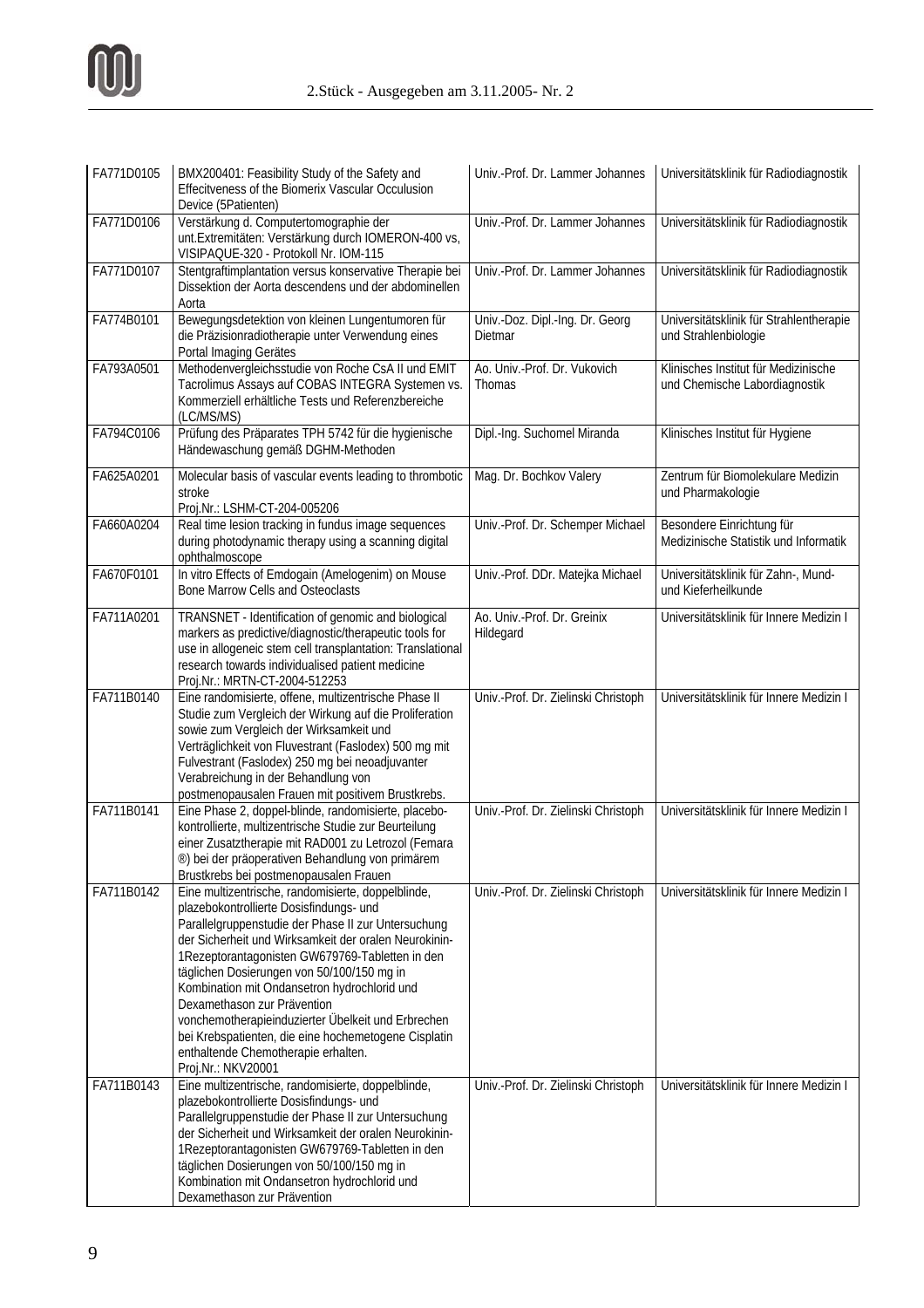|            | vonchemotherapieinduzierter Übelkeit und Erbrechen<br>bei Krebspatienten, die eine mäßig emetogene<br>Chemotherapie erhalten.<br>Proj.Nr.: NKV101983                                                                                                                                                                        |                                                         |                                                         |
|------------|-----------------------------------------------------------------------------------------------------------------------------------------------------------------------------------------------------------------------------------------------------------------------------------------------------------------------------|---------------------------------------------------------|---------------------------------------------------------|
| FA711C0105 | Study of Safety and Efficacy of Antihernophilic<br>Factor/von Willerand Factor Complex (Humate-P®)<br>Using Individualized Dosing in Pediatric and Adult<br>Surgical Subjects with Willebrand's Disease                                                                                                                     | Univ.-Prof. Dr. Kyrle Paul-<br>Alexander                | Universitätsklinik für Innere Medizin I                 |
| FA711C0213 | CAMPATH-1H (Alemtuzumab: MABCAMpATH®) s.c.<br>bei chronischer lymphatischer Leukämie (B-CLL) nach<br>Versagen einer Fludarabinhaltigen Therapie                                                                                                                                                                             | Univ.-Prof. Dr. Jäger Ulrich                            | Universitätsklinik für Innere Medizin I                 |
| FA711C0214 | European User Evaluation of the CoaguCheck XS<br>System - Patient Self Monitoring<br>Proj.Nr.: LB132-2004                                                                                                                                                                                                                   | Univ.-Prof. Dr. Jäger Ulrich                            | Universitätsklinik für Innere Medizin I                 |
| FA712A0201 | Untersuchung von Aktivin C im Hinblick auf eine<br>mögliche Anwendung zur Therapie von Leberkrebs und<br>anderen Lebererkrankungen                                                                                                                                                                                          | Univ.-Prof. Dr. Schulte-Hermann<br>Rolf                 | Universitätsklinik für Innere Medizin I                 |
| FA719B0115 | Austrian Treat Registry in Crohn's Disease                                                                                                                                                                                                                                                                                  | Univ.-Prof. Dr. Gangl Alfred                            | Universitätsklinik für Innere Medizin<br>IV             |
| FA719B0116 | A Phase IIa, open-label study of Visilizumab for tratment<br>of perianal fistulas in patients with Crohn's Disease                                                                                                                                                                                                          | Univ.-Prof. Dr. Gangl Alfred                            | Universitätsklinik für Innere Medizin<br>IV             |
| FA722D0301 | Study on the distribution of reinfused leukocytes in<br>photoimmunotherapy in human subjects                                                                                                                                                                                                                                | Ao. Univ.-Prof. Dr. Trautinger<br>Franz                 | Universitätsklinik für Dermatologie                     |
| FA722D0401 | Eine multizentrische Open-Label-Studie der<br>extrakorporalen Photoimmuntherapie mit UVADEX ®<br>bei der Behandlung von Patienten mit mäßig aktivem<br>Morbus Crohn, die refraktär oder intolerant gegenüber<br>Immunsuppressiva und/oder Anti-TNF-Wirkstoffen sind                                                         | Ao. Univ.-Prof. Dr. Knobler Robert                      | Universitätsklinik für Dermatologie                     |
| FA729A0308 | An analyst-blinded, randomised, six-sequence, three-<br>period, cross-over trial investigating bioavailability and<br>bioequivalence of three different dexibuprofen<br>pharmaceutical dosage forms in 24 healthy male<br>volunteers<br>Proj.Nr.: I/28.1                                                                    | Dr. Joukhadar Christian                                 | Universitätsklinik für Klinische<br>Pharmakologie       |
| FA729A0309 | Pulmonary and systemic pharmacokinetics of inhaled<br>Moli 1901 in healthy male volunteers<br>Proj.Nr.: Moli1901-007A                                                                                                                                                                                                       | Dr. Joukhadar Christian                                 | Universitätsklinik für Klinische<br>Pharmakologie       |
| FA746A0204 | Comparison of reduced fluence versus standard<br>photodynamic therapy (in combination with intravitreal<br>trmcinolone acetate): A prospective, randomized,<br>comparative study<br>Proj.Nr.: 000776-41                                                                                                                     | Univ.-Prof. Dr. Schmidt-Erfurth<br>Ursula               | Universitätsklinik für Augenheilkunde<br>und Optometrie |
| FA751F0111 | Protocol 24 - ABSG, Randomisierte, multizentrische<br>Phase III-Studie bei Patientinnen mit primärem<br>Mammakarzinom ohne Fernmetastasen im<br>neoadjuvanten Setting mit 6 Zyklen EpiTax in<br>Kombination mit Capecitabie + GCSF versus 6 Zyklen<br>EpiTax + GCSF                                                         | Univ.-Prof. Dr. Kubista Ernst                           | Universitätsklinik für Frauenheilkunde                  |
| FA761B0101 | A therapeutic confirmatory, open-label, mulit-center,<br>randomized 2 parallel groups, community-based trial<br>studying the efficacy and safety of levetiracetam<br>compared to valproate and carbamazepine as<br>monotherapy in newly diagnosed epilepsy<br>Proj.Nr.: N01175-levetiracetam                                | Ao. Univ.-Prof. Dipl.-Ing. Dr.<br>Baumgartner Christoph | Universitätsklinik für Neurologie                       |
| FA763B0101 | A randomized, double-blind, placebo-controlled,<br>multicenter study to evaluate the efficacy, safety and<br>tolerability of licarbazepine 750-2500 mg/d combined<br>with lithium or dicalproate in the treatment of manic<br>episodes of bipolar I discover over weeks, Prot.No.<br>CLIC477D2303<br>Proj.Nr.: CLIC477D2303 | Univ.-Prof. Dr. Katschnig Heinz                         | Universitätsklinik für Psychiatrie                      |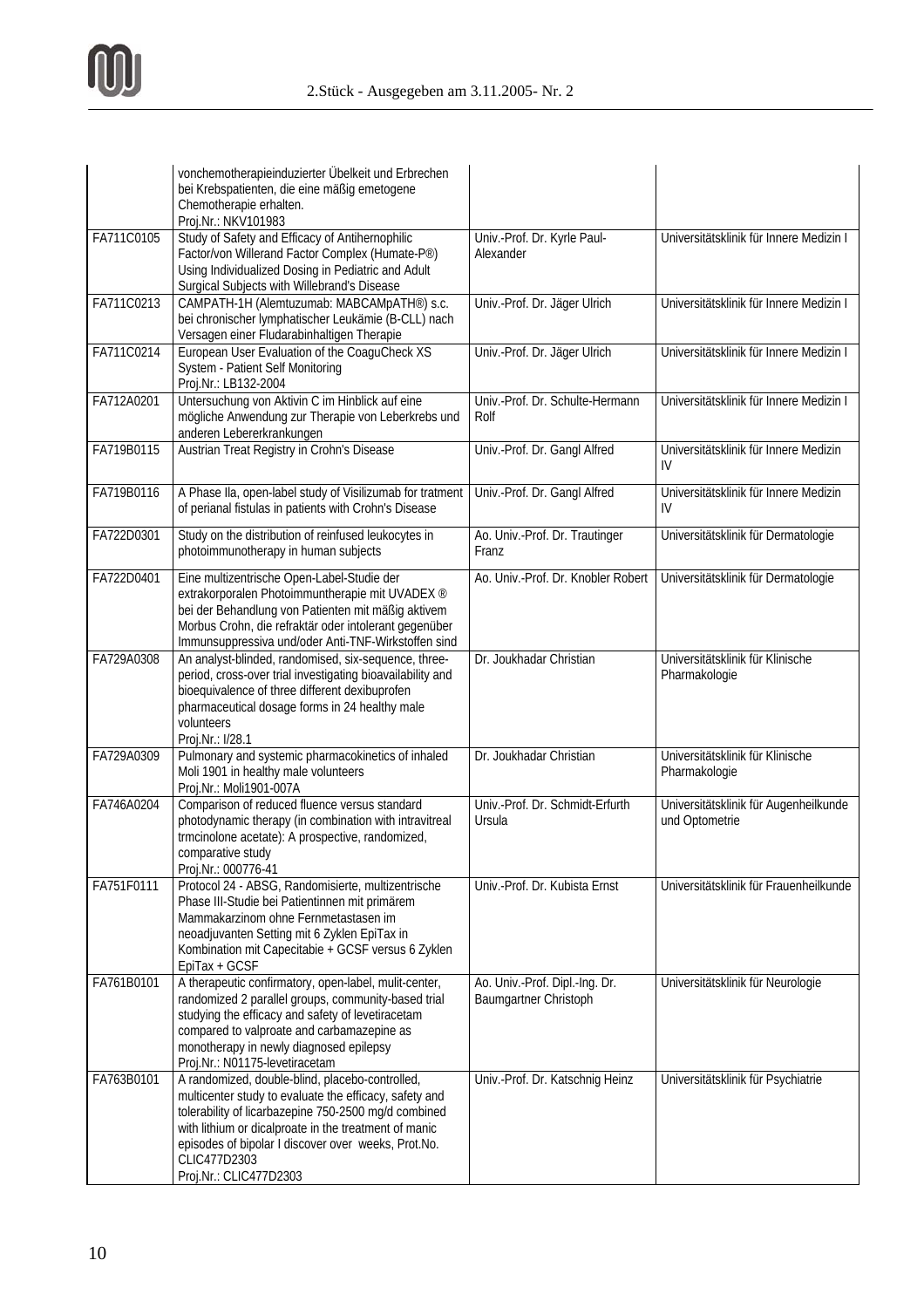

| FA763B0102 | A double-blind, randomised, multicenter, fixed-dose<br>study comparing the efficacy of escitalopram<br>(20mg/day) with that of citalopram (40mg/day) in<br>patients with Major Depressive Disorder, Prot.No.<br>10796<br>Proj.Nr.: 10796    | Univ.-Prof. Dr. Katschnig Heinz                   | Universitätsklinik für Psychiatrie                                 |
|------------|---------------------------------------------------------------------------------------------------------------------------------------------------------------------------------------------------------------------------------------------|---------------------------------------------------|--------------------------------------------------------------------|
| FA794C0107 | Überprüfung von Desderman N und Sensiva gemäß<br>prEN 12791<br>Proj.Nr.: E01/05                                                                                                                                                             | Dipl.-Ing. Suchomel Miranda                       | Klinisches Institut für Hygiene                                    |
| FA794C0108 | Überprüfung von Normbau Antibacterial Produkten<br>(Wirkstoff: Microban ®)                                                                                                                                                                  | Dipl.-Ing. Suchomel Miranda                       | Klinisches Institut für Hygiene                                    |
| FA607A0301 | Messung an rauen Oberflächen                                                                                                                                                                                                                | Ao. Univ.-Prof. Dr. Hitzenberger<br>Christoph     | Zentrum für Biomedizinische Technik<br>und Physik                  |
| FA616D0102 | "FLIPPASES" - Lipid flippases - protein-mediated lipid<br>translocation - regulation and physiological significance<br>of transbilayer lipid distribution.<br>Proj.Nr.: MRTN-CT-2004-005330                                                 | Ao. Univ.-Prof. Dipl.-Ing. Dr.<br>Kuchler Karl    | Department für Medizinische<br>Biochemie                           |
| FA616D0103 | Can Train - Host-pathogen interaction systems and<br>tools to identify antifungal drug target genes in Candida<br>albicans and Candida dubliniensis.<br>Proj.Nr.: MRTN-CT-2004-512481                                                       | Ao. Univ.-Prof. Dipl.-Ing. Dr.<br>Kuchler Karl    | Department für Medizinische<br>Biochemie                           |
| FA619A0107 | Herstellung eines monoklonalen Antikörpers gegen<br><b>MELVIR TWO</b>                                                                                                                                                                       | Ao. Univ.-Prof. Dr. Ogris Egon                    | Department für Medizinische<br>Biochemie                           |
| FA619A0108 | Herstellung eines monoklonalen Antikörpers gegen<br>TM7sf1                                                                                                                                                                                  | Ao. Univ.-Prof. Dr. Ogris Egon                    | Department für Medizinische<br><b>Biochemie</b>                    |
| FA623A0201 | Evaluierung von epidemiol. Daten u. serolog. Befunden<br>von der aus der "Gruppenpraxis: Zentrum f.<br>Reisemedizin" stammenden Studie "Langzeitimmunität<br>10 Jahre nach Hepatitis A Impfungen":                                          | Ao. Univ.-Prof. Dr. Wiedermann-<br>Schmidt Ursula | Zentrum für Physiologie und<br>Pathophysiologie                    |
| FA627A0201 | Feasibility Study for Project: "Expression of CEACAM 1<br>in multiple sclerosis"                                                                                                                                                            | Univ.-Prof. Dr. Lassmann Hans                     | Zentrum für Hirnforschung                                          |
| FA632A0101 | Provide statistical expert services and support DSMB<br>activities for study BO17704 (AVASTIN in non-small cell<br>lung cancer) Theme 3319 Protocol BO17704                                                                                 | Univ.-Prof. Dr. Bauer Peter                       | Besondere Einrichtung für<br>Medizinische Statistik und Informatik |
| FA647A0302 | "Kids: Healthy feet - healthy life" part 1<br>Proj.Nr.: GZ 23.100/189-III/A/3/2005                                                                                                                                                          | Ao. Univ.-Prof. Dr. Kundi Michael                 | Zentrum für Public Health                                          |
| FA647A0303 | "Kids: Healthy feet - healthy life" part 2 (Fonds)                                                                                                                                                                                          | Ao. Univ.-Prof. Dr. Kundi Michael                 | Zentrum für Public Health                                          |
| FA648A0102 | The Prevalence, Cost and Basis of Food Allergy across<br>Europe (EUROPREVALL)                                                                                                                                                               | Univ.-Doz. Dr. Hoffmann-<br>Sommergruber Karin    | Zentrum für Physiologie und<br>Pathophysiologie                    |
| FA648A0103 | Establishment and quality control of allergen tests for<br>diagnosis and labelling issues (AQUACO) -<br>Anbahnungsfinanzierung Ministerium                                                                                                  | Univ.-Doz. Dr. Hoffmann-<br>Sommergruber Karin    | Zentrum für Physiologie und<br>Pathophysiologie                    |
| FA711B0144 | A randomized open label phase II study evaluating the<br>efficacy and safety of FOLFOX6 + Cetuximab vs.<br>FOLFIRI + Cetuximab as first-line Therapy in patients<br>with metastatic colorectal cancer -<br>CECOG/CORE.1.2.001               | Univ.-Prof. Dr. Zielinski Christoph               | Universitätsklinik für Innere Medizin I                            |
| FA711B0145 | A randomized Phase III Study of 2 Doses of ALIMTA<br>(LY231514) in Patients with Locally Advanced or<br>Metastatic Non-small Cell Lung Cancer Who Have<br>Failed a Prior Platinum-Containing Chemotherapy<br>Proj.Nr.: H3E-MC-JMGX          | Univ.-Prof. Dr. Zielinski Christoph               | Universitätsklinik für Innere Medizin I                            |
| FA711B0146 | A Phase 3, Double-Blind, Placebo-Controlled Study of<br>Maintenance Pemetrexed plus Best Supportive Care<br>versus Best Supprotive Care Immediately Following<br>Induction Treatment for Advanced Non-Small Cell Lung<br>Cancer H3E-MC-JMEN | Univ.-Prof. Dr. Zielinski Christoph               | Universitätsklinik für Innere Medizin I                            |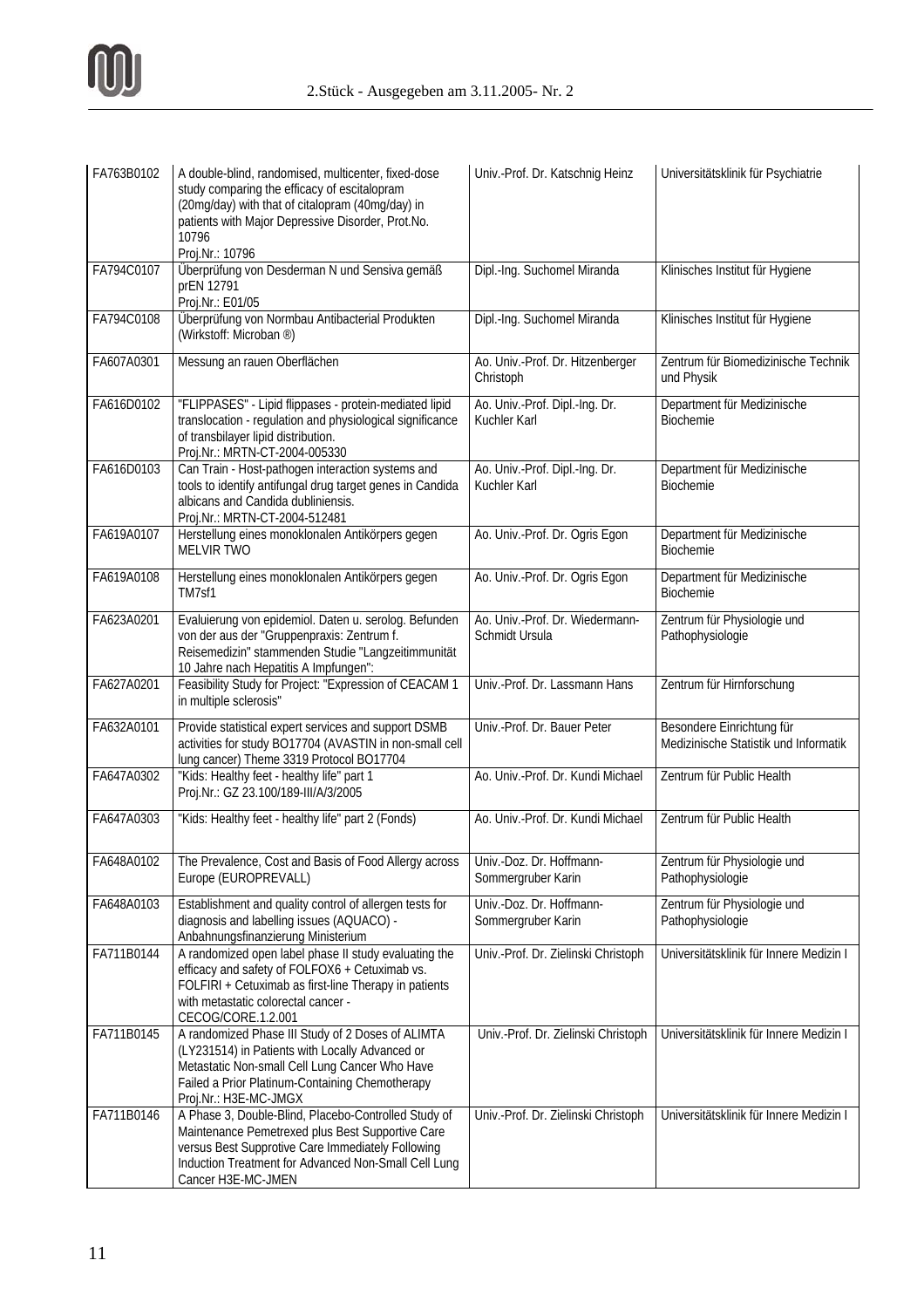

| FA711B0147 | A randomised, double blind, placebo controlled,<br>multicentre phase III trial to evaluate the efficacy and<br>safety of adding bevacizuman to gemcitabine and<br>erlotinib in patients with metastatic pancreatic cancer<br>Proj.Nr.: BO17706                                                                                                            | Univ.-Prof. Dr. Zielinski Christoph                    | Universitätsklinik für Innere Medizin I           |
|------------|-----------------------------------------------------------------------------------------------------------------------------------------------------------------------------------------------------------------------------------------------------------------------------------------------------------------------------------------------------------|--------------------------------------------------------|---------------------------------------------------|
| FA711C0215 | Investigation to Prove Usefulness and Efficacy of a<br>Training Concept using SmartCheckTM INR System for<br>the Self Management of the Oral Anticoagulation<br>Therapy                                                                                                                                                                                   | Univ.-Prof. Dr. Jäger Ulrich                           | Universitätsklinik für Innere Medizin I           |
| FA714B0102 | MERLIN-TIMI 36: A randomized, double-blind, parallel-<br>group, placebo controlled, multinational, clinical trial to<br>evaluate the efficacy and safety of ranolazine versus<br>placebo in patients with non -ST segment elevation<br>acute coronary syndromes<br>EudraCT: 2005-001090-25                                                                | Univ.-Prof. Dr. Maurer Gerald                          | Universitätsklinik für Innere Medizin II          |
| FA716B0102 | Research Cooperation Agreement (herbal anti-diabetic<br>activity)                                                                                                                                                                                                                                                                                         | Univ.-Prof. Dr. Waldhäusl Werner-<br>Klaus             | Universitätsklinik für Innere Medizin<br>Ш        |
| FA716C0205 | A randomized, open label, comparative evaluation of<br>the safety and efficacy of sirolimus versus cyclosporine<br>when combined in a regimen containing basiliximab,<br>mycophenolate mofetil, and corticosteroids in primary<br>de novo renal allograft recipients<br>Prot.Nr.: 0468H1-318-WW                                                           | Univ.-Prof. DDr. Hörl Walter                           | Universitätsklinik für Innere Medizin<br>Ш        |
| FA719B0117 | A randomized, prospective, double-blinded, placebo-<br>controlled (sham controlled) study to evaluate the safety<br>and effectiveness of the adacolumn apheresis system<br>for the treatment of moderate to severe ulcerative colitis                                                                                                                     | Univ.-Prof. Dr. Gangl Alfred                           | Universitätsklinik für Innere Medizin<br>IV       |
| FA719B0118 | Multicenter, randomized, double-blind, active-controlled<br>trial comparing REMICADE ® (Infliximab) and<br>REMICADE plus azathioprine to azathioprine in the<br>treatment of patients with crohn's disease naive to both<br>immunomodulators and biologic therapy (Study of<br>Biologic and Immunomodulator Naive Patients in<br>Crohn's Disease) - SONIC | Univ.-Prof. Dr. Gangl Alfred                           | Universitätsklinik für Innere Medizin<br>IV       |
| FA722C0105 | A Phase 3, Multicenter, Randomized, Double-Blind,<br>Double-Dummy, Placebo-Controlled Study Comparing<br>the Safety and Efficacy of Adalimumab to Methotrexate<br>and Placebo in Subjects with Moderate to Severe<br>Chronic Plaque Psoriasis<br>Proj.Nr.: M04-716                                                                                        | Univ.-Prof. Dr. Stingl Georg                           | Universitätsklinik für Dermatologie               |
| FA729A0105 | Long term immunogenicity of the japanese encephalitits<br>vaccine IC51 (JE-PIV). An open uncontrolled phase 3<br>Follow-Up study                                                                                                                                                                                                                          | Ao. Univ.-Prof. Univ.-Doz. Dr.<br>Jilma Bernd          | Universitätsklinik für Klinische<br>Pharmakologie |
| FA729A0206 | A phase I dose escalating study evaluating the<br>pharmacokinetics, safety and tolerability of PST 2744<br>(istaroxime) in healthy male volunteers                                                                                                                                                                                                        | Ao. Univ.-Prof. Univ.-Doz. Dr.<br><b>Wolzt Michael</b> | Universitätsklinik für Klinische<br>Pharmakologie |
| FA729A0502 | Endometrial effects of daily subcutaneous<br>administration of a progesterone 25 and 50mg aqueous<br>formulation to female healthy volunteers<br>Proj.Nr.: CRO-05-66                                                                                                                                                                                      | Univ.-Prof. Dr. Müller Markus                          | Universitätsklinik für Klinische<br>Pharmakologie |
| FA731B0102 | A randomized, open label, multicenter phase II study to<br>investigate the efficacy and safety of two dose levels of<br>the human monoclonal antibody MT201 administered<br>intravenously to patients with metastatic breast cancer<br>Proj.Nr.: MT201-202                                                                                                | Univ.-Prof. Dr. Gnant Michael                          | Universitätsklinik für Chirurgie                  |
| FA731C0201 | Prospektive Evaluation der ATG unterstützten<br>Immunsuppression                                                                                                                                                                                                                                                                                          | Univ.-Prof. Dr. Klepetko Walter                        | Universitätsklinik für Chirurgie                  |
| FA731C0202 | Switch from Mycophenolate mofetil to Mycophenolate<br>sodium in patients after lung transplantation                                                                                                                                                                                                                                                       | Univ.-Prof. Dr. Klepetko Walter                        | Universitätsklinik für Chirurgie                  |
| FA751F0112 | Multiple doses of a mimotope vaccine for Ep-CAM<br>(IGN101) administered by subcutaneous injection to<br>patients with carcinoma likely to express Ep-CAM<br>antigen to evaluate safety, tolerability, immonugenicity                                                                                                                                     | Univ.-Prof. Dr. Kubista Ernst                          | Universitätsklinik für Frauenheilkunde            |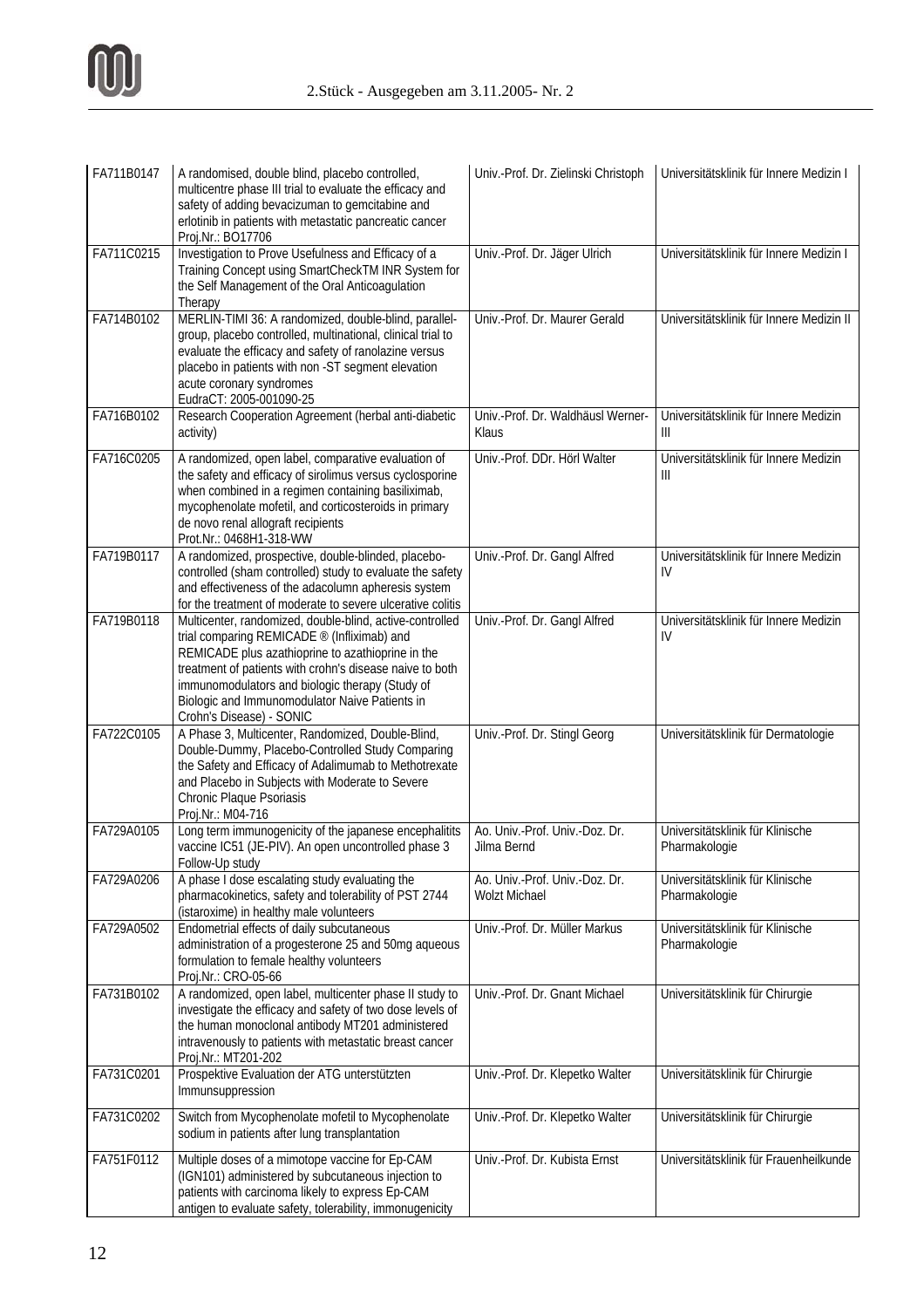

|            | and efficacy against disseminated tumor cells in blood<br>Proj.Nr.: IGN101/2-03                                                                                                                                                                                                                                                                                                                                       |                                             |                                                                       |
|------------|-----------------------------------------------------------------------------------------------------------------------------------------------------------------------------------------------------------------------------------------------------------------------------------------------------------------------------------------------------------------------------------------------------------------------|---------------------------------------------|-----------------------------------------------------------------------|
| FA763B0103 | 5-HT1A neuroreceptor imaging during treatment with<br>escitalopram - A longitudinal study in patients with<br>anxiety disorders using PET and [11C]WAY-100635                                                                                                                                                                                                                                                         | Univ.-Prof. Dr. Katschnig Heinz             | Universitätsklinik für Psychiatrie                                    |
| FA763B0104 | A 52-week, open-label extension study to evaluate the<br>safety and tolerability of licarbazepine 750 - 2000 mg/d<br>in the treatment of manic episodes of biopolar I<br>disorder, Prot.No. CLIC477D2303E1                                                                                                                                                                                                            | Univ.-Prof. Dr. Katschnig Heinz             | Universitätsklinik für Psychiatrie                                    |
| FA763B0105 | Efficacy of agomelatine (25 mg/day with potential<br>adjustment to 50 mg) given orally on rest/activity<br>circadian rhythms in outpatients with Major Depressive<br>Disorder. A randomized, double blind international study<br>with parallel groups versus sertraline (50 mg/day with<br>potential adjustment to 100 mg). Six-week treatment<br>plus optional continuation for 18 weeks.<br>Proj.Nr.: CL3-20098-046 | Univ.-Prof. Dr. Katschnig Heinz             | Universitätsklinik für Psychiatrie                                    |
| FA771B0109 | The renal effects of the non-ionic iso-osmolar contrast<br>medium, iodixanol 320 mg/mL (Visipaque TM), with the<br>non-ionic low osmolar contrast medium, iopamidol 300<br>mg/lmL, in subjects with impaired renal function and<br>diabetes mellitus undergoing multidetector-row                                                                                                                                     | Univ.-Prof. Dr. Herold Christian            | Universitätsklinik für Radiodiagnostik                                |
| FA771B0110 | Randomisierte, offene Phase III Studie von RPR109881<br>i.v. versus Capecitabine (Xeloda® Tabletten in<br>Patienten mit metastasierendem Brustkrebs bei<br>Tumorprogression nach Taxan- und Anthrazyclin<br>Therapie (XRP9881B-3001) 5 Pat. mit je 4<br>Untersuchungen                                                                                                                                                | Univ.-Prof. Dr. Herold Christian            | Universitätsklinik für Radiodiagnostik                                |
| FA781B0501 | Untersuchung zum Schutz von humanen, peritonealen<br>Mesothelzellen in vitro durch Anwendung der neuen<br>Peritonealdialyse-Lösung von Fresenius, namentlich<br>von den Lösungen Balance und BicaVera                                                                                                                                                                                                                 | Univ.-Prof. Dr. Urbanek Radvan              | Universitätsklinik für Kinder- und<br>Jugendheilkunde                 |
| FA781B0502 | Assessment of the safety, efficacy, tolerability and<br>pharmacokinetics of PEG-Intron plus REBETOL in<br>pediatric patients with chronic hepatitis C<br>Proj.Nr.: P02538                                                                                                                                                                                                                                             | Univ.-Prof. Dr. Urbanek Radvan              | Universitätsklinik für Kinder- und<br>Jugendheilkunde                 |
| FA781C0102 | EU-Projekt "Helena" - Healthy Lifestyle in Europe by<br>Nutrition in Adolescence<br>Contract Number: 007034                                                                                                                                                                                                                                                                                                           | Univ.-Prof. Dr. Widhalm Kurt                | Universitätsklinik für Kinder- und<br>Jugendheilkunde                 |
| FA781D0201 | Retrospektive Studie zur Beschreibung der Inzidenz<br>mittelschwerer bis schwerer allergischer Reaktionen auf<br>Faktor IX bei Patienten mit Hämophilie B<br>Proj.Nr.: 3090A-101657                                                                                                                                                                                                                                   | Univ.-Prof. Dr. Widhalm Kurt                | Universitätsklinik für Kinder- und<br>Jugendheilkunde                 |
| FA793A0601 | Performance Evaluation Elecsys Prolactin II (assay with<br>low crossreactivity to macro-prolactin)<br>Proj.Nr.: B05 M007                                                                                                                                                                                                                                                                                              | Ao. Univ.-Prof. Dr. Bieglmayer<br>Christian | Klinisches Institut für Medizinische<br>und Chemische Labordiagnostik |
| FA794A0102 | IgG VLSE ELISA Evaluierung                                                                                                                                                                                                                                                                                                                                                                                            | Ao. Univ.-Prof. Dr. Stanek Gerold           | Klinisches Institut für Hygiene                                       |
| FA795A0104 | Evaluation of plaque-reduction neutralization assays<br>with homologous and heterologous strains of Japanese<br>encephalitis virus                                                                                                                                                                                                                                                                                    | Univ.-Prof. Mag. Dr. Heinz Franz-<br>Xaver  | Klinisches Institut für Virologie                                     |
| FA608A0104 | Study 609501 Follow-up Study to Study 225 -<br>Immunogenicity and Safety after a Third Vaccination<br>with FSME IMMUN 0,5 ml                                                                                                                                                                                                                                                                                          | Ao. Univ.-Prof. Dr. Chiba Peter             | Zentrum für Physiologie und<br>Pathophysiologie                       |
| FA608A0202 | Intravenous iron preparations: A comparative study on<br>bioavailability and biostability                                                                                                                                                                                                                                                                                                                             | Univ. Prof. Dr. Goldenberg Hans             | Zentrum für Physiologie und<br>Pathophysiologie                       |
| FA619A0109 | Lizensierung einer Hybrid-Myelom-Zelllinie (clone<br>4C10/A/PR65)<br>Proj.Nr.: Ogris/Alexis/A/PR65                                                                                                                                                                                                                                                                                                                    | Ao. Univ.-Prof. Dr. Ogris Egon              | Department für Medizinische<br>Biochemie                              |
| FA619A0110 | Lizensvertrag über den Verkauf von 20mg eines<br>monoklonalen Antikörpers gegen HDAC1<br>Proj.Nr.: Ogris/Alexis/HDAC1                                                                                                                                                                                                                                                                                                 | Ao. Univ.-Prof. Dr. Ogris Egon              | Department für Medizinische<br>Biochemie                              |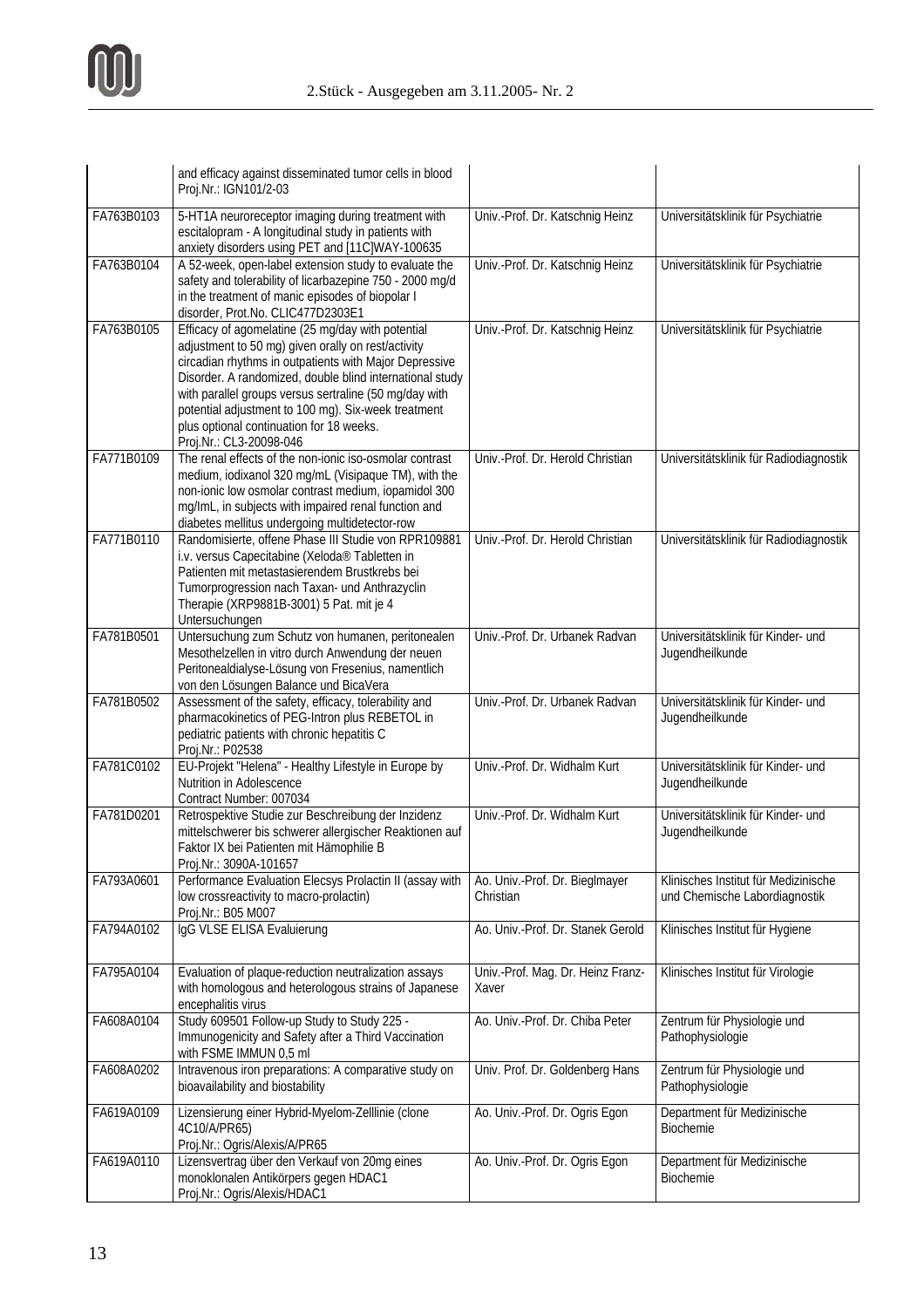

| FA619A0111 | Herstellung eines monoklonalen Antikörpers gegen<br>MELVIR <sub>3</sub>                                                                                                                                                                                                                                                                                                                               | Ao. Univ.-Prof. Dr. Ogris Egon           | Department für Medizinische<br>Biochemie                           |
|------------|-------------------------------------------------------------------------------------------------------------------------------------------------------------------------------------------------------------------------------------------------------------------------------------------------------------------------------------------------------------------------------------------------------|------------------------------------------|--------------------------------------------------------------------|
| FA619A0112 | Lizensierung einer Hybrid-Myelom-Zelllinie (clone<br>1E4/EAPP)<br>Proj.Nr.: Ogris/UBI/EAPP                                                                                                                                                                                                                                                                                                            | Ao. Univ.-Prof. Dr. Ogris Egon           | Department für Medizinische<br>Biochemie                           |
| FA660A0205 | Wissenschaftssystem ArchiMed zur Unterstützung der<br>klinischen Forschung an den Grazer Universitätskliniken                                                                                                                                                                                                                                                                                         | Univ.-Prof. Dr. Schemper Michael         | Besondere Einrichtung für<br>Medizinische Statistik und Informatik |
| FA663A0201 | Untersuchung der Abbildungsqualität zweier SPECT-CT<br>Gammakameras                                                                                                                                                                                                                                                                                                                                   | Univ.-Prof. Dr. Bergmann Helmar          | Zentrum für Biomedizinische Technik<br>und Physik                  |
| FA670E0101 | Biegen Kieferorthopädischer Drähte mittels Roboter                                                                                                                                                                                                                                                                                                                                                    | Univ.-Prof. DDr. Bantleon Hans-<br>Peter | Universitätsklinik für Zahn-, Mund-<br>und Kieferheilkunde         |
| FA711A0104 | POMA - Prospective Oral Mucositis Audit                                                                                                                                                                                                                                                                                                                                                               | Univ.-Prof. Dr. Zielinski Christoph      | Universitätsklinik für Innere Medizin I                            |
| FA711A0105 | A Phase IIIb Study to Determine Efficacy and Safety of<br>Extended Drotrecogin Alfa (Activated) Therapy in<br>Patients with Persistent Requirement for Vasopressor<br>support After 96-Hour Infustion With Commercial<br>Drotrecogin Alfa (Activated)<br>Proj.Nr.: F1K-MC-EVBQ- "Extend"                                                                                                              | Univ.-Prof. Dr. Zielinski Christoph      | Universitätsklinik für Innere Medizin I                            |
| FA711B0148 | Behandlung EpCAM positiver Tumorpatienten mit<br>symptomatischem malignen Aszites in zweiarmiger,<br>randomisierter (2:1), offener Phase II/III Studie mit dem<br>trifunktionalen Antikörper Removab® (anti-EpCAM x<br>anti-CD3) und Aszitespunktion im Vergleich zu<br>Aszitespunktion allein<br>Proj.Nr.: IP-REM-AC-01                                                                              | Univ.-Prof. Dr. Zielinski Christoph      | Universitätsklinik für Innere Medizin I                            |
| FA711B0149 | An Open-Label, Randomized, Phase III Trial of<br>Intravenous Temsirolimus (CCI-779) at Two Dose<br>Levels Compared to Investigator's Choice Therapy in<br>Relapsed, Refractory Subjects with Mantle Cell<br>Lymphoma (MCL)                                                                                                                                                                            | Univ.-Prof. Dr. Zielinski Christoph      | Universitätsklinik für Innere Medizin I                            |
| FA711B0150 | A pilot study of trastuzumab monotherapy in patients<br>who progressed under a previous platinum-based or 5-<br>fluoroyrimidin-based chemotherpy in metastatic or<br>locally advanced gastric cancer<br>Proj.Nr.: ML 17263                                                                                                                                                                            | Univ.-Prof. Dr. Zielinski Christoph      | Universitätsklinik für Innere Medizin I                            |
| FA711B0151 | MAURICE: Open-label, single-arm, multicenter phase II<br>study of matuzumab in combination with irinotecan<br>background chemotherapy in subjects with epidermal<br>growth factor receptor (EGFR)-expressing metastatic<br>colorectal cancer that developed progressive disease<br>while on therapy or within 4 weeks after termination of<br>an irinotecan based regimen.<br>Proj.Nr.: EMR200020-034 | Univ.-Prof. Dr. Zielinski Christoph      | Universitätsklinik für Innere Medizin I                            |
| FA711C0216 | A Randomized Controlled study of DOXIL®/CAELYX®<br>(doxorubicin HCI liposome injection) and VELCADE <sup>®</sup><br>Monotherpy for the Treatment of Relapsed Multiple<br>Myeloma                                                                                                                                                                                                                      | Univ.-Prof. Dr. Jäger Ulrich             | Universitätsklinik für Innere Medizin I                            |
| FA711C0303 | A retrospective study to describe the incidence of<br>moderate to severe allergic reactions to Factor IX in<br>patients with hemophilia B                                                                                                                                                                                                                                                             | Univ.-Prof. Dr. Pabinger Ingrid          | Universitätsklinik für Innere Medizin I                            |
| FA714B0103 | Longterm (1 year) evaluation of the OPTIMIZER III<br>system in subjects with heart failure resulting from<br>systolic dysfunction FIX HF 10                                                                                                                                                                                                                                                           | Univ.-Prof. Dr. Maurer Gerald            | Universitätsklinik für Innere Medizin II                           |
| FA714B0104 | TRIUMPH Tilarginine Acetat Injection in a Randomized<br>International Study in Unstable AMI Patients /<br>Cardiogenic Shock<br>Proj.Nr.: ARG-CS-3-001                                                                                                                                                                                                                                                 | Univ.-Prof. Dr. Maurer Gerald            | Universitätsklinik für Innere Medizin II                           |
| FA714B0105 | SYNTAX (Synergy between PCI with TAXUS paclitaxel<br>eluting stent and Cardiac Surgery)<br>Proj.Nr.: E1-C-0403                                                                                                                                                                                                                                                                                        | Univ.-Prof. Dr. Maurer Gerald            | Universitätsklinik für Innere Medizin II                           |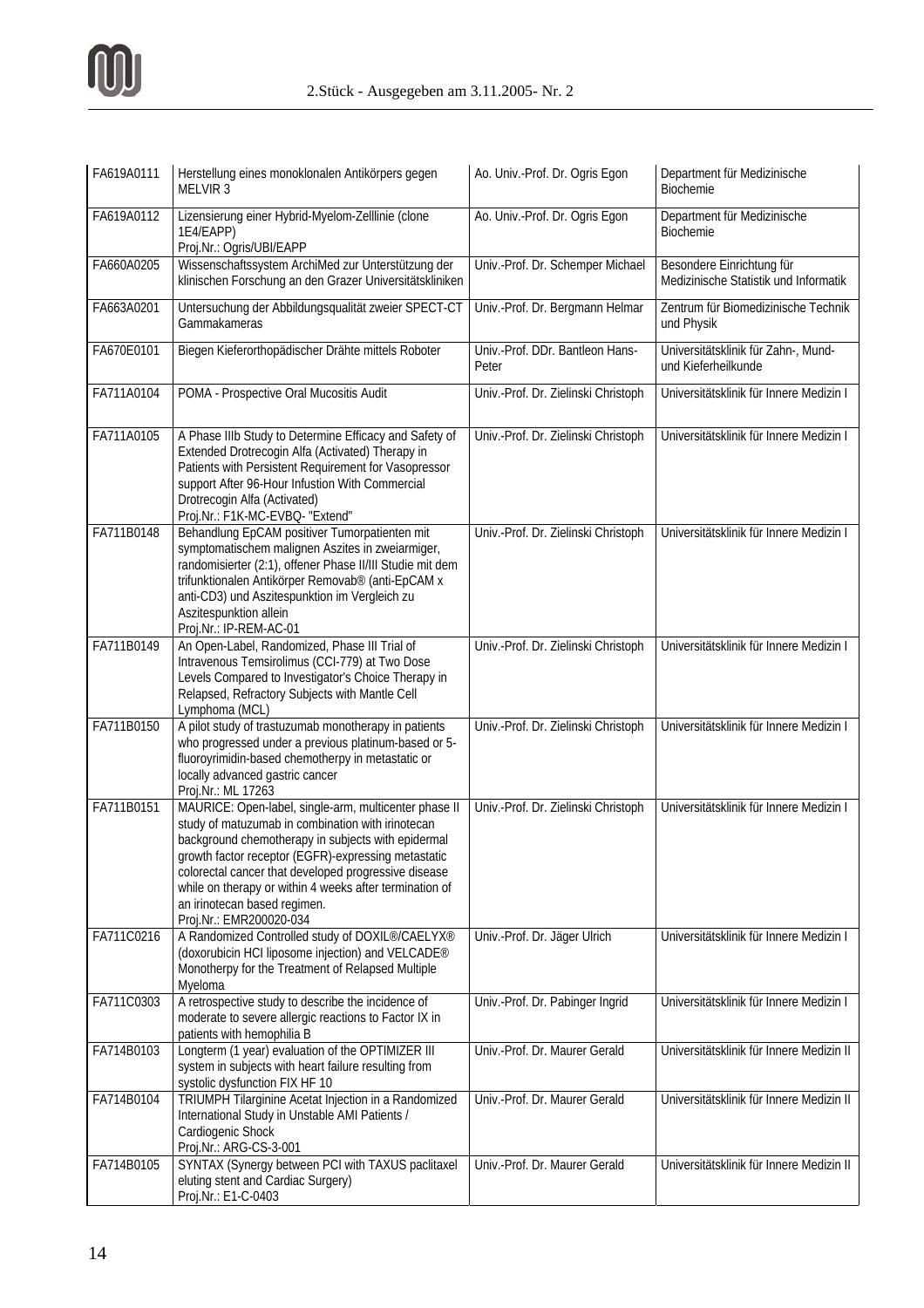

| FA714B0106 | STRIDE II (Prüfplan-Nummern: FPH02, FPH02-X,<br>FPH03)                                                                                                                                                                                                                                                                                                                                            | Univ.-Prof. Dr. Maurer Gerald             | Universitätsklinik für Innere Medizin II                |
|------------|---------------------------------------------------------------------------------------------------------------------------------------------------------------------------------------------------------------------------------------------------------------------------------------------------------------------------------------------------------------------------------------------------|-------------------------------------------|---------------------------------------------------------|
| FA716D0206 | A phase II mulit-center, randomized, blinded study of 14<br>weeks duration comparing the effect of CRx-139 plus<br>DMARD therapy to that of steroid plus DMARD therapy<br>using ACR-20 in subjects with acitve rheumatoid<br>arthritis partially responsive to the DMARD:<br>Proj.-Nr.: CRx-139-002                                                                                               | Univ.-Prof. Dr. Smolen Josef              | Universitätsklinik für Innere Medizin<br>Ш              |
| FA722C0401 | Eine randomisierte, offene, Vergleichsstudie zur<br>Untersuchung der Wirksamkeit, Sicherheit und<br>Verträglichkeit von TMC114/Ritonavir gegen<br>Lopinavir/Ritonavir bei vorbehandelten HIV-1-infizierten<br>Patienten<br>Proj.Nr.: TMC114-C214                                                                                                                                                  | Ass. Prof. Dr. Rieger Armin               | Universitätsklinik für Dermatologie                     |
| FA729A0310 | A single center, prospective, randomized, cross over,<br>controlled, single blind study to evaluate palatability of<br>two N-acetylcysteine formulations in healthy volunteers<br>Proj.Nr.: 7147 J 01                                                                                                                                                                                             | Dr. Joukhadar Christian                   | Universitätsklinik für Klinische<br>Pharmakologie       |
| FA731B0103 | A randomised, double blind, placebo controlled,<br>multicentre phase III trial to evaluate the efficacy and<br>safety of adding bevacizumab to gemcitabine and<br>erlotinib in patients with metastic pancreatic cancer<br>Proj.Nr.: BO17706                                                                                                                                                      | Univ.-Prof. Dr. Gnant Michael             | Universitätsklinik für Chirurgie                        |
| FA731E0105 | Belatacept Evaluation of Nephroprotection and Efficacy<br>as First - line Immunosuppression Trial - EXTended<br>Criteria Donors (BENEFIT-EXT)                                                                                                                                                                                                                                                     | Univ.-Prof. Dr. Mühlbacher<br>Ferdinand   | Universitätsklinik für Chirurgie                        |
| FA736A0101 | Eine internationale, multicenter, doppelblinde,<br>randomisierte, placebokontrollierte<br>Parallelgruppenstudie der Phase IIb zur Dosisfindung<br>einer intravenösen Gabe von Clazosentan, einem<br>selektiven Endothelin - A - (ETA) Rezeptor-<br>Antagonisten, zur Prävention von zelebralem<br>Vasopasmus nach aneurysmatischer<br>Subarachnoidalblutung (aSAB)                                | Ao. Univ.-Prof. Dr. Gruber<br>Andreas     | Universitätsklinik für Neurochirurgie                   |
| FA743A0101 | Eine multizentrische, offene Phase II Studie zur<br>Bestimmung der Sicherheit, Verträglichkeit,<br>Immunogenität und Wirksamkeit aus disseminierte<br>Tunmorzellen unter der Gabe von multiplen subkutane<br>Impfungen mit IGN 101 bei Patienten mit EpCAM<br>exprimierenden Karzinomen.                                                                                                          | Ao. Univ.-Prof. Dr. Kramer Gero           | Universitätsklinik für Urologie                         |
| FA746A0205 | A six Month, Phase 3, Mulitcenter, Masked,<br>Randomized, Sham-controlled trial (with Six-Month<br>Open-Label Extension) to Assess the Safety and<br>Efficacy of 700ug Dexamethasone Posterior Segment<br>Drug Delivery System (DEX PS DDS) Applicator<br>System in the Treatment of Patients with Macular<br>Edema Following Central Retinal Vein Occlusion or<br>Branch Retinal Vein Occlusion. | Univ.-Prof. Dr. Schmidt-Erfurth<br>Ursula | Universitätsklinik für Augenheilkunde<br>und Optometrie |
| FA746A0402 | Eine Studie des GlaukosTM Trabekel-Bypass-<br>Mikrostent in Kombination mit der Kataraktchirurgie mit<br>Patienten, bei denen ein Weitwinkelglaukom neu<br>diagnostiziert wurde, und mit Patienten mit okularer<br>Hypertension<br>Proj.Nr.: GCF-007                                                                                                                                              | Ao. Univ.-Prof. Dr. Vass Clemens          | Universitätsklinik für Augenheilkunde<br>und Optometrie |
| FA746A0403 | Eine Studie des GlaukosTM Trabekel-Bypass-<br>Mikrostent bei Patienten mit Weitwinkelglaukom: 1 Stent<br>im Vergleich zu 2 Stents<br>Proj.Nr.: GCF-005                                                                                                                                                                                                                                            | Ao. Univ.-Prof. Dr. Vass Clemens          | Universitätsklinik für Augenheilkunde<br>und Optometrie |
| FA751C0202 | GeneStick-Biochipsystem zur Diagnostik des<br>Ovarialkarzinoms durch Gen-Methylierungsanalyse:<br>Entwicklung und klinische Validierung an Tumorgewebe<br>und Serumproben<br>Proj.-Nr. PTJ-Az.: 0403z003                                                                                                                                                                                          | Ao. Univ.-Prof. Dr. Zeillinger<br>Robert  | Universitätsklinik für Frauenheilkunde                  |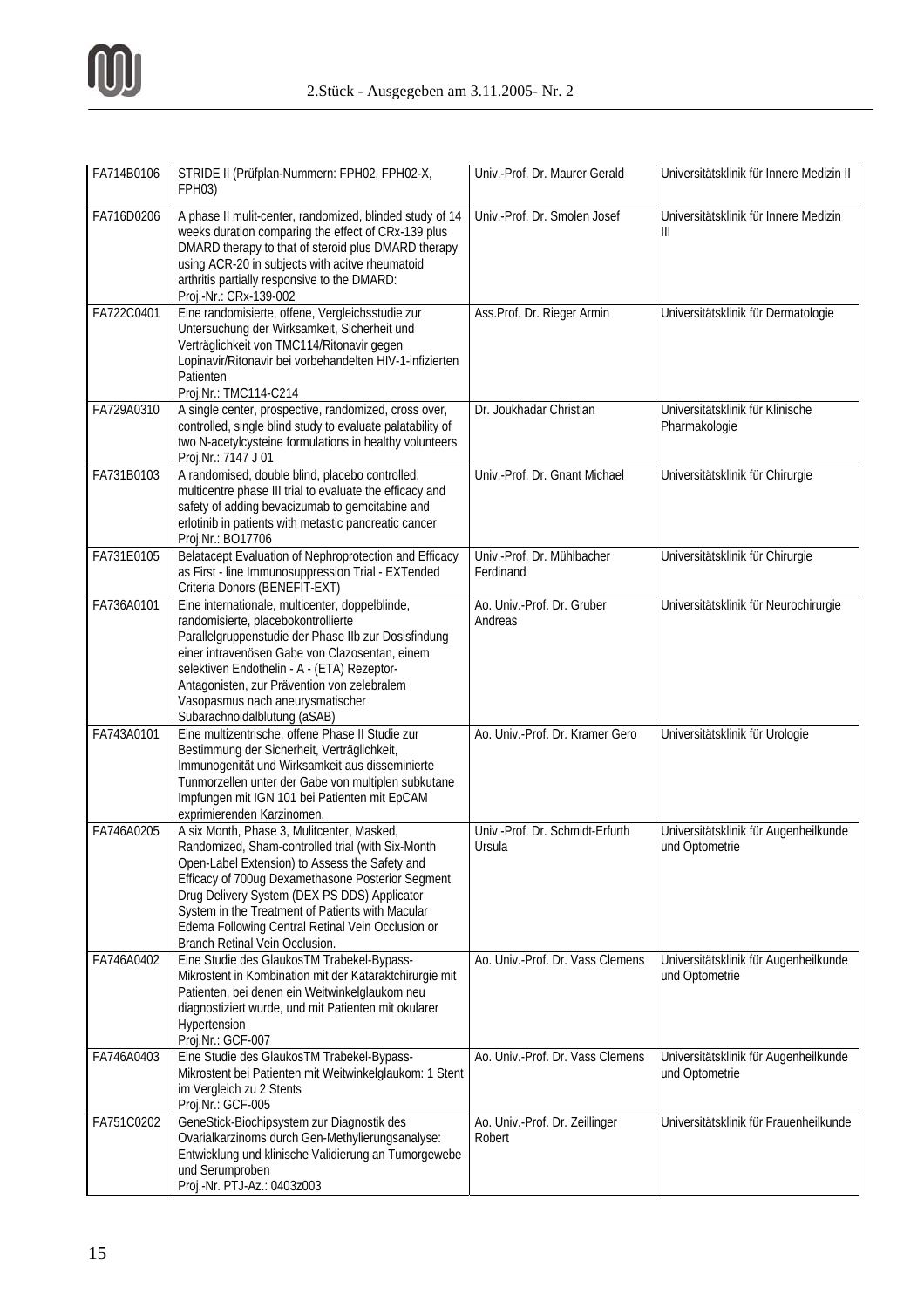

| FA751D0103 | Ein 6-monatiger, doppel-blinder, randomisierter,<br>placebo-kontrollierter, mulitizentrischer<br>Parallelgruppenvergleich zur Untersuchung der<br>Wirksamkeit und Sicherheit von zwei ultra-niedrig<br>dosierten Kombinationen, Proj.Nr.: ALD-1537                                                    | Univ.-Prof. DDr. Huber Johannes             | Universitätsklinik für Frauenheilkunde                             |
|------------|-------------------------------------------------------------------------------------------------------------------------------------------------------------------------------------------------------------------------------------------------------------------------------------------------------|---------------------------------------------|--------------------------------------------------------------------|
| FA751D0104 | Neue endoskopische Therapiemöglichkeiten                                                                                                                                                                                                                                                              | Univ.-Prof. DDr. Huber Johannes             | Universitätsklinik für Frauenheilkunde                             |
| FA751F0113 | Wirkung des Arzneimittels RAD001 und Femara bei<br>medikamentöser Behandlung von Brustkrebs als First-<br>Line Therapie geprüft werden soll<br>Proj.Nr.: CRAD001C2223                                                                                                                                 | Univ.-Prof. Dr. Kubista Ernst               | Universitätsklinik für Frauenheilkunde                             |
| FA771B0111 | Behandlung EpCAM positiver Tumorpatienten mit<br>symptomatischem malignem Aszites in zweiarmiger,<br>randomisierter (2:1) offener Phase II/III Studie mit dem<br>trifunktionalen Antikörper removab (anti-EpCAMxanti-<br>CD3) und Aszitespunktion                                                     | Univ.-Prof. Dr. Herold Christian            | Universitätsklinik für Radiodiagnostik                             |
| FA781A0101 | Molecular Substrates of Spinal Cord Injury                                                                                                                                                                                                                                                            | Ao. Univ.-Prof. Dr. Lubec Barbara           | Universitätsklinik für Kinder- und<br>Jugendheilkunde              |
| FA781A0201 | Molecular Substrates of SCI                                                                                                                                                                                                                                                                           | Univ.-Prof. Dr. Lubec Gert                  | Universitätsklinik für Kinder- und<br>Jugendheilkunde              |
| FA781B0503 | A phase III, multi-centre, randomised, parallel group<br>study of safety and efficacy of LB03002, a new<br>sustained release formulation of human recombinant<br>growth hormone as compared to standard daily therapy<br>with Genotropin in treatment naive children with growth<br>hormone secretion | Univ.-Prof. Dr. Urbanek Radvan              | Universitätsklinik für Kinder- und<br>Jugendheilkunde              |
| FA781C0103 | Klinische Prüfung von Ezemibide / Simvastatin bei<br>Kindern und Jugendlichen mit familiärer<br>Hypercholesterinämie                                                                                                                                                                                  | Univ.-Prof. Dr. Widhalm Kurt                | Universitätsklinik für Kinder- und<br>Jugendheilkunde              |
| FA781D0202 | Clinical Scholarship Award / The Bayer Hemophilia<br>Awards Program                                                                                                                                                                                                                                   | Univ.-Prof. Dr. Widhalm Kurt                | Universitätsklinik für Kinder- und<br>Jugendheilkunde              |
| FA791A0102 | Informed Consent zwischen Biomedizin und<br>Gesellschaft<br>Proj.Nr.: GZ 3.036/17-VI/3/2005                                                                                                                                                                                                           | Dr. Wick Nikolaus                           | Klinisches Institut für Klinische<br>Pathologie                    |
| FA794C0109 | Überprüfung des Flächendesinfektionsmittels THP 5253                                                                                                                                                                                                                                                  | Dipl.-Ing. Suchomel Miranda                 | Klinisches Institut für Hygiene                                    |
| FA794C0110 | Überpfrüfung eines DEB Produktes zur Hygienischen<br>Händedesinfektion                                                                                                                                                                                                                                | Dipl.-Ing. Suchomel Miranda                 | Klinisches Institut für Hygiene                                    |
| FA618A0103 | Solid-Phase Protein Interaktionen                                                                                                                                                                                                                                                                     | Univ.-Prof. Dr. Schneider<br>Wolfgang       | Department für Medizinische<br>Biochemie                           |
| FA619A0113 | Herstellung eines monoklonalen Antikörpers (MELVIR<br>4)                                                                                                                                                                                                                                              | Ao. Univ.-Prof. Dr. Ogris Egon              | Department für Medizinische<br>Biochemie                           |
| FA619A0114 | Herstellung von Hybrid-Myelom-Zelllinien (proANP)                                                                                                                                                                                                                                                     | Ao. Univ.-Prof. Dr. Ogris Egon              | Department für Medizinische<br>Biochemie                           |
| FA627A0202 | Neuroprotective strategies for multiple sclerosis (Project<br>Acronym: NeuroproMiSe)<br>Proj.Nr.: PL018637                                                                                                                                                                                            | Univ.-Prof. Dr. Lassmann Hans               | Zentrum für Hirnforschung                                          |
| FA647A0401 | ICE (Ideal Cabin Environment)<br>Proposal Nr. 516131                                                                                                                                                                                                                                                  | Ao. Univ.-Prof. Dr. Trimmel<br>Michael      | Zentrum für Public Health                                          |
| FA648A0201 | Biokompatible Partikel für Schluckimpfung bei<br>Pollenallergien                                                                                                                                                                                                                                      | Ao. Univ.-Prof. Dr. Jensen-Jarolim<br>Erika | Zentrum für Physiologie und<br>Pathophysiologie                    |
| FA660A0206 | Statistische Analyse für die wissenschaftliche<br>Publikation: UST - Minimal Invasive<br>Belastungsinkontinenzoperation                                                                                                                                                                               | Univ.-Prof. Dr. Schemper Michael            | Besondere Einrichtung für<br>Medizinische Statistik und Informatik |
| FA663A0301 | Design Study for an Inflow Cannula of a Rotary Blood<br>Pump                                                                                                                                                                                                                                          | Ao. Univ.-Prof. Dr. Schima<br>Heinrich      | Allg. KST Zentrum für<br>Biomedizinische Technik und Physik        |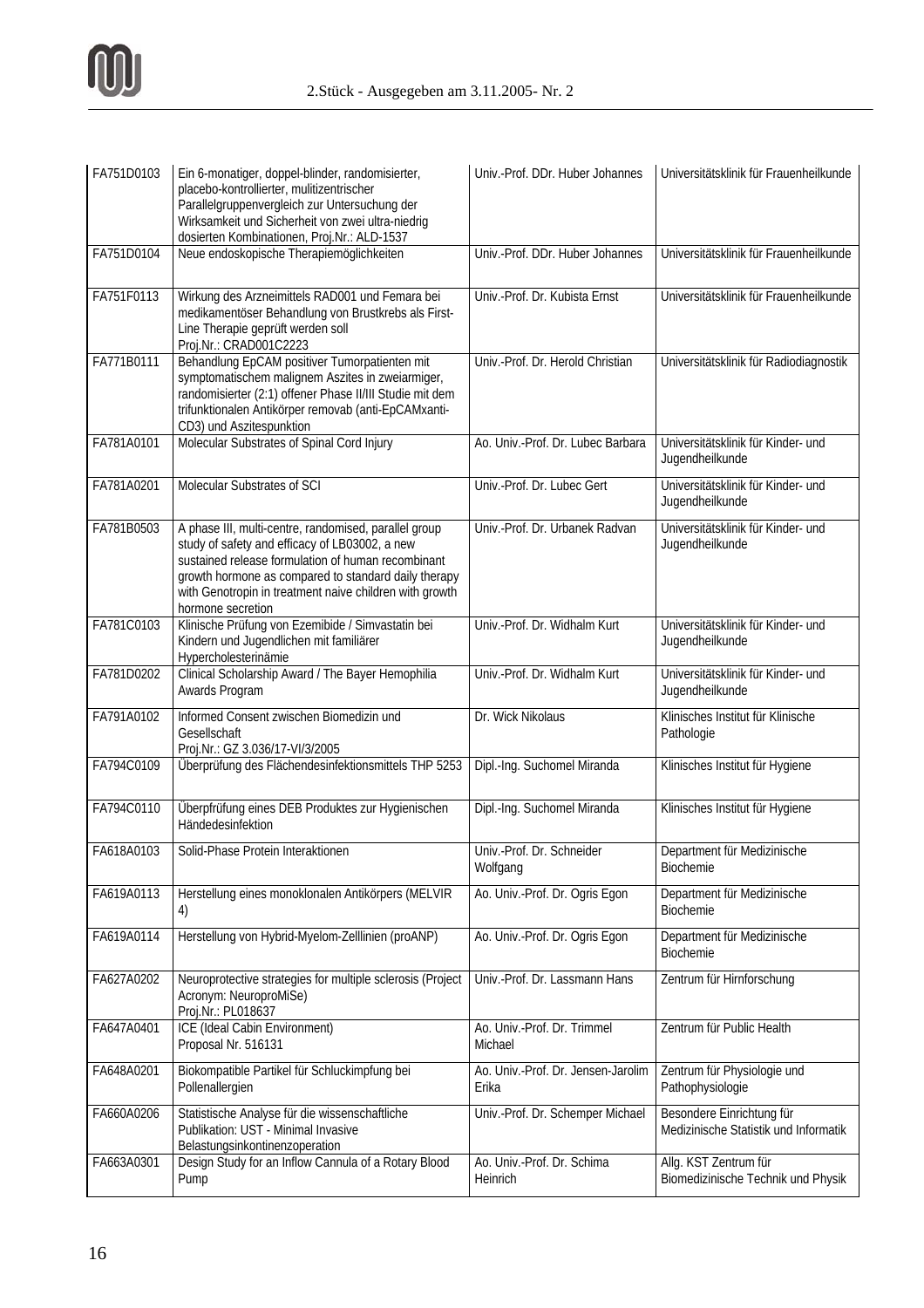

| FA711A0106 | Förderung der Koordinatoren in SZT-Zentren                                                                                                                                                                                                                                                                                                                                                                                                                                                                           | Univ.-Prof. Dr. Zielinski Christoph    | Universitätsklinik für Innere Medizin I    |
|------------|----------------------------------------------------------------------------------------------------------------------------------------------------------------------------------------------------------------------------------------------------------------------------------------------------------------------------------------------------------------------------------------------------------------------------------------------------------------------------------------------------------------------|----------------------------------------|--------------------------------------------|
| FA711A0107 | Förderung des Stallzelltransplantationsregisters<br>(ASCTR)                                                                                                                                                                                                                                                                                                                                                                                                                                                          | Univ.-Prof. Dr. Zielinski Christoph    | Universitätsklinik für Innere Medizin I    |
| FA711B0152 | Randomisierte, doppelblinde, Phase-I,<br>Pharmakodynamik-Studie zur Beurteilung der Wirkung<br>von mehreren Dosierungen AZD5438 oder Placebo auf<br>die Zellproliferation vor dem chirurgischen Eingriff bei<br>post-menopausalen Frauen mit bisher<br>unbehandeltem                                                                                                                                                                                                                                                 | Univ.-Prof. Dr. Zielinski Christoph    | Universitätsklinik für Innere Medizin I    |
| FA711C0217 | Eine 2 zu 2 randomisierte, multizentrische, offene<br>Phase-III Studie mit BMS 354825 mit einer oralen<br>Dosierung von 2 x tgl. 50 mg oder 70 mg oder 1 x tgl.<br>100 mg oder 140 mg bei Patienten in der chronischen<br>Phase einer Philadelphia- bzw. BCR-ABL-pos.<br>chron.myeloischen Leukämie (CML), die eine Resistenz<br>oder Unverträglichkeit gegenüber Imatinib Mesylat<br>(Gleevec ®) aufweisen.<br>Proj.-Nr.: CA 180034                                                                                 | Univ.-Prof. Dr. Jäger Ulrich           | Universitätsklinik für Innere Medizin I    |
| FA711C0218 | Eine in 2 Arme randomisierte, multizentrische, offene<br>Phase II Studie mit BMS354825 mit einer oralen<br>Dosierung von 2 x tgl. 70 mg oder 1 x tgl. 140 mg bei<br>Patienten mit chronischer myeloischer Leukämie in der<br>akzelerierten Phase oder in der myeloischen oder<br>lymphoiden Blastenphase oder einer<br>Philadelphiachromosompositiven akuten<br>lymphoblastischen Leukämie, die eine Resistenz oder<br>Uverträglichkeit gegenüber Imatinib Mesylat (Gleevec<br>®) aufweisen.<br>Proj.-Nr.: CA 180035 | Univ.-Prof. Dr. Jäger Ulrich           | Universitätsklinik für Innere Medizin I    |
| FA711C0305 | A prospective registry of cancer and events involving<br>Venous Thromboembolism                                                                                                                                                                                                                                                                                                                                                                                                                                      | Univ.-Prof. Dr. Pabinger Ingrid        | Universitätsklinik für Innere Medizin I    |
| FA711D0101 | GSK pleuromutilin study: IV 202/04/04 - Clinical isolates<br>for the sensitivity study of leuromutilin                                                                                                                                                                                                                                                                                                                                                                                                               | Univ.-Prof. DDr. Graninger<br>Wolfgang | Universitätsklinik für Innere Medizin I    |
| FA711D0102 | A Phase III randomized, double blind, comparative<br>study of micafungin (FK 463) vs. Caspofungin as<br>antifungal treatment in patients with invasive candidiasis<br>or candidemia                                                                                                                                                                                                                                                                                                                                  | Univ.-Prof. DDr. Graninger<br>Wolfgang | Universitätsklinik für Innere Medizin I    |
| FA714B0107 | Einmalige Förderung der Forschung und<br>wissenschaftlichen Dokumentation im Rahmen der<br>Tätigkeit für Pulmonale Hypertonie                                                                                                                                                                                                                                                                                                                                                                                        | Univ.-Prof. Dr. Maurer Gerald          | Universitätsklinik für Innere Medizin II   |
| FA714B0108 | Direct Inhibition of delta Protein Kinase C Enzyme to<br>Limit Total Infarct Size in Acute Myocardial Infarction<br>(Delta MI)                                                                                                                                                                                                                                                                                                                                                                                       | Univ.-Prof. Dr. Maurer Gerald          | Universitätsklinik für Innere Medizin II   |
| FA714B0109 | EARLY AC-052-364 - A randomized, double-blind,<br>placebo-cotnrolled, multicenter study to assess the<br>efficacy, safety an tolerability of bosentan in patients<br>with mildly symptomatic pulmonary arterial<br>hypertension.                                                                                                                                                                                                                                                                                     | Univ.-Prof. Dr. Maurer Gerald          | Universitätsklinik für Innere Medizin II   |
| FA714B0301 | SERVIER Ivabradin-Studie CL3-16257-056-AUT                                                                                                                                                                                                                                                                                                                                                                                                                                                                           | Univ.-Prof. Dr. Maurer Gerald          | Universitätsklinik für Innere Medizin II   |
| FA714B0302 | AC-052-366 BENEFIT                                                                                                                                                                                                                                                                                                                                                                                                                                                                                                   | Univ.-Prof. Dr. Maurer Gerald          | Universitätsklinik für Innere Medizin II   |
| FA716D0207 | DE 013: A prospective multi-centre randomized, double-<br>blind, active comparator-controlled, parallel-groups<br>study  in patients with early rheumatoid arthritis<br>(PREMIER)                                                                                                                                                                                                                                                                                                                                    | Univ.-Prof. Dr. Smolen Josef           | Universitätsklinik für Innere Medizin<br>Ш |
| FA716D0208 | A Phase 2A, Randomized, Double-blind, Placebo-<br>Controlled, Multicenter Study to Compare 3 Dose<br>Levels of CP-690,550 versus Placebo, Administered<br>Orally Twice Daily (BID) for 6 weeks, in the Treatment                                                                                                                                                                                                                                                                                                     | Univ.-Prof. Dr. Smolen Josef           | Universitätsklinik für Innere Medizin<br>Ш |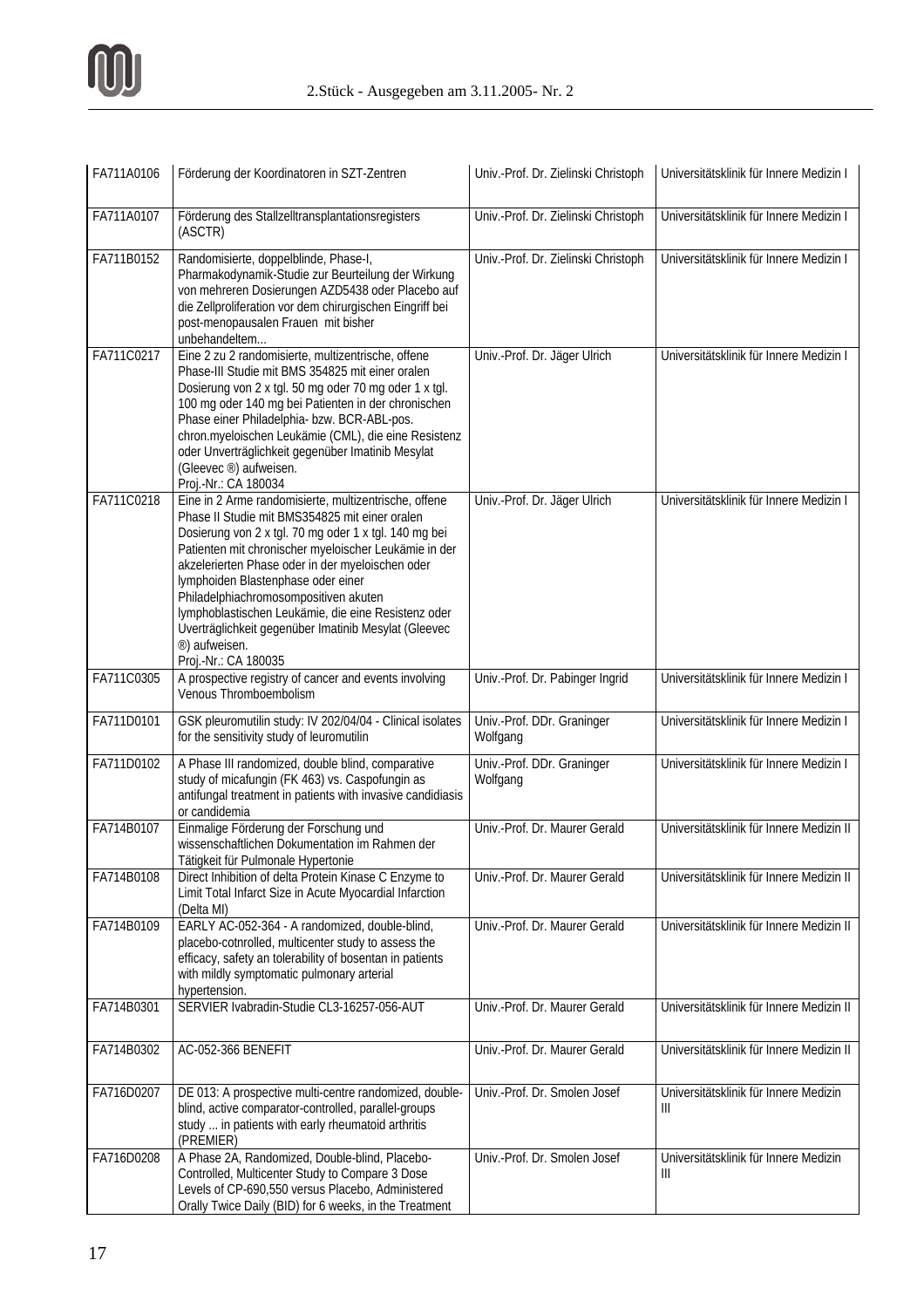

|            | of the Signs and Symptoms of Subjects with Active<br>Rheumatoid Arthritis<br>Proj.Nr.: A3921019                                                                                                                                                                                                                                                                                                    |                                                   |                                                                           |
|------------|----------------------------------------------------------------------------------------------------------------------------------------------------------------------------------------------------------------------------------------------------------------------------------------------------------------------------------------------------------------------------------------------------|---------------------------------------------------|---------------------------------------------------------------------------|
| FA719B0119 | AVATACE-1: Bevazcizumba (Avastin) as inhibitor of<br>collateral tumor vessel growth during transarterial<br>chemoembolisation (TACE) for hepatocellular<br>carcinoma (HCC): a pilot trial                                                                                                                                                                                                          | Univ.-Prof. Dr. Gangl Alfred                      | Universitätsklinik für Innere Medizin<br>IV                               |
| FA719B0201 | Investigation comparing treatment duration (48 weeks<br>vs. 72 weeks) depending on HCV viral decline at week<br>4 with pegylated interferon alfa (PEG-IFN alpha 2a) and<br>ribavirin in patients with chronic hepatitis C and HIV-<br>coninfection                                                                                                                                                 | Ao. Univ.-Prof. Dr. Peck-<br>Radosavljevic Markus | Universitätsklinik für Innere Medizin<br>IV                               |
| FA719B0301 | Randomised cross-over study on the relative<br>bioavailability of mesalazine foam (Salofalk® foam<br>2x1g/30ml) and mesalazine foam (Claversal ® foam<br>2x1g/60ml) in patients with ulcerative colitis and healthy<br>volunteers with additional investigations on mesalazine<br>enema (Salofalk ® enema 2g/30ml) and mesalazine<br>granules (Salofalk ® granules 2g) in healthy subjects<br>only | Ao. Univ.-Prof. Dr. Novacek<br>Gottfried          | Universitätsklinik für Innere Medizin<br>IV                               |
| FA722B0302 | Randomisierte, offene Multicenterstudie zum Vergleich<br>der Wirksamkeit u. Tolerabilität von pegyliertem<br>Interferon Alpha 2 a mit Low dose Interferon Alpha 2 a<br>bei Melanompatienten Std IIA-IIIB (AJCC 2002)                                                                                                                                                                               | Univ.-Prof. Dr. Pehamberger<br>Hubert             | Universitätsklinik für Dermatologie                                       |
| FA722C0106 | Open label, Randomized Efficacy and Safety Study of<br>Infliximab versus Methothrexate in the treatment of<br>moderate to severe psoriasis                                                                                                                                                                                                                                                         | Univ.-Prof. Dr. Stingl Georg                      | Universitätsklinik für Dermatologie                                       |
| FA722D0103 | Eine klinische Prüfung der Phase I mit oraler<br>Suberolylanilidhydroxaminsäure in Kombination mit<br>Targretin (Bexaroten) bei Patienten mit fortgeschritten<br>kutanen T-Zell-Lymohomen                                                                                                                                                                                                          | Univ.-Prof. Dr. Hönigsmann<br>Herbert             | Universitätsklinik für Dermatologie                                       |
| FA722D0104 | Open-Label, Randomized efficacy and safety Study of<br>Infliximab versus Methotrexate in the Treatment of<br>Moderate to Severe Psoriasis                                                                                                                                                                                                                                                          | Univ.-Prof. Dr. Hönigsmann<br>Herbert             | Universitätsklinik für Dermatologie                                       |
| FA727A0101 | How do MHC Genes determine chemosensory<br>individuality                                                                                                                                                                                                                                                                                                                                           | Univ.-Prof. Dr. Mayr Wolfgang                     | Universitätsklinik für<br>Blutgruppenserologie und<br>Transfusionsmedizin |
| FA729A0311 | Pharmacokinetics of CAB-175 in blood and soft tissues<br>after single dose admnistration and at steady state in<br>healthy volunteers                                                                                                                                                                                                                                                              | Dr. Joukhadar Christian                           | Universitätsklinik für Klinische<br>Pharmakologie                         |
| FA729A0312 | Evaluierung des pharmakokinetischen Profils von BC-<br>3205 im Minipig                                                                                                                                                                                                                                                                                                                             | Dr. Joukhadar Christian                           | Universitätsklinik für Klinische<br>Pharmakologie                         |
| FA729A0601 | A 2-year study to assess the efficacy, safety and<br>tolerability of L-000899055 in obese patients                                                                                                                                                                                                                                                                                                 | Dr. Firbas Christa                                | Universitätsklinik für Klinische<br>Pharmakologie                         |
| FA731B0104 | A Phase II Clinical Trial to evaluate Intralesional<br>Injection of Partitaxel (DTS-301) as Neoadjuvant<br>Therapy of Patients with Breast Cancer                                                                                                                                                                                                                                                  | Univ.-Prof. Dr. Gnant Michael                     | Universitätsklinik für Chirurgie                                          |
| FA731E0106 | Eine explorative Studie zur Bewertung der Wirksamkeit,<br>Sicherheit, im Besonderen der Nierenfunktion und der<br>Verträglichkeit von 3 immunsuppressiven<br>Behandlungsregimen bie Patienten nach<br>Lebertranplantation (ELiTE ReSpECT)                                                                                                                                                          | Univ.-Prof. Dr. Mühlbacher<br>Ferdinand           | Universitätsklinik für Chirurgie                                          |
| FA738A0203 | Multizentrische, randomisierte, offene, Phase-III-Studie<br>zu Sicherheit und Wirksamkeit von Doripenem i.v. im<br>Vergleich zu Imipenem i.v. bei beatmungsassoziierter<br>Pneumonie (VAP)                                                                                                                                                                                                         | Univ.-Prof. Dr. Zimpfer Michael                   | Universitätsklinik für Anästhesie und<br>Allgemeine Intensivmedizin       |
| FA738A0204 | Eine randomisierte, doppelblinde, plazebokontrollierte<br>Parallelgruppenstudie zur Beurteilung der Wirksamkeit<br>und Verträglichkeit von aktiviertem rekombinanten<br>Faktor VII (rFVIIa) bei der Behandlung vom refraktären<br>Blutungen bei Patienten mit                                                                                                                                      | Univ.-Prof. Dr. Zimpfer Michael                   | Universitätsklinik für Anästhesie und<br>Allgemeine Intensivmedizin       |
| FA738B0205 | Topische Behandlung Sonnenbrand-Hyperalgesie                                                                                                                                                                                                                                                                                                                                                       | Ao. Univ.Prof. Dr. Gustorff<br><b>Burkhard</b>    | Universitätsklinik für Anästhesie und<br>Allgemeine Intensivmedizin       |